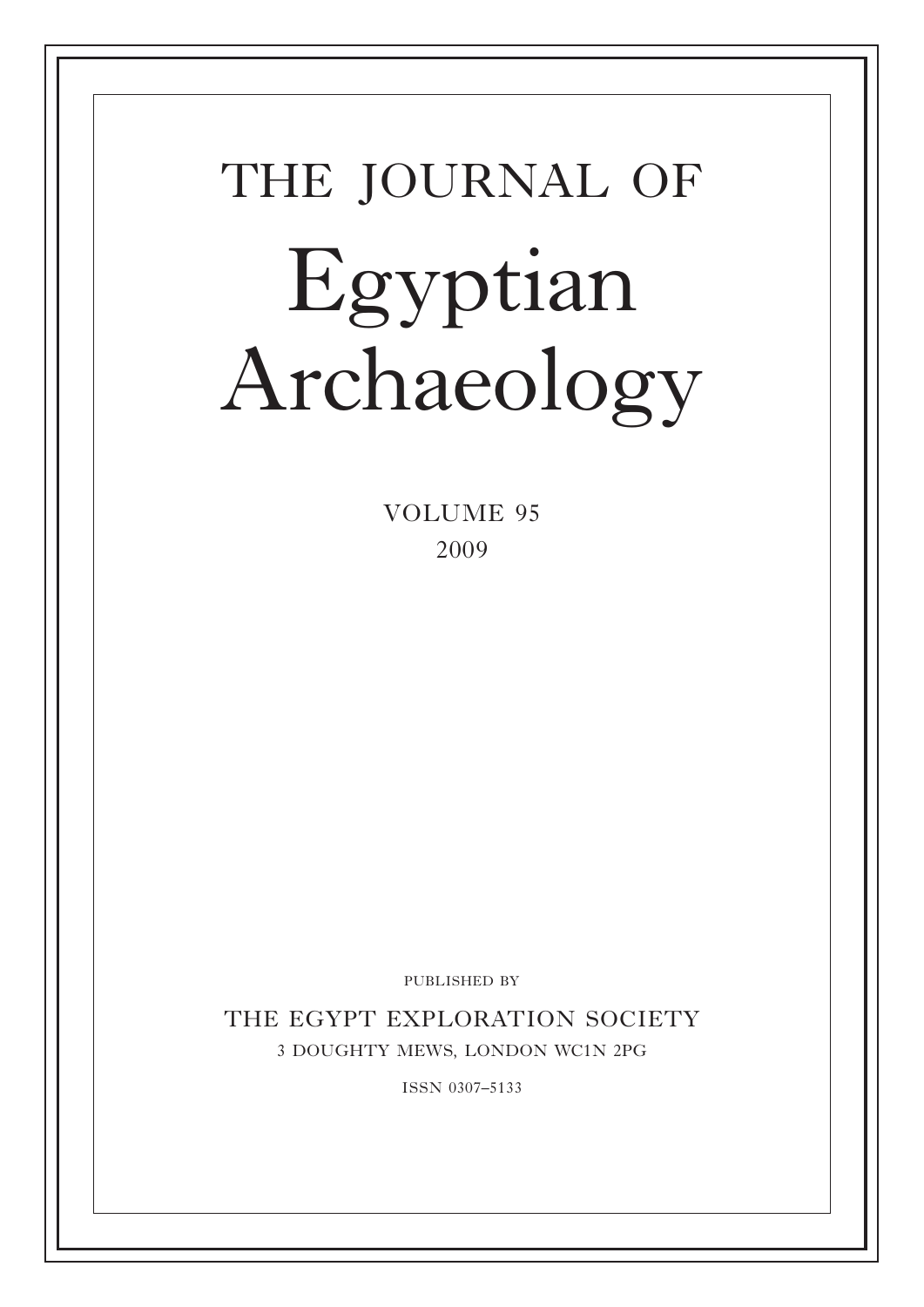#### PRINTED IN GREAT BRITAIN BY

#### Commercial Colour Press Plc, Angard House, 185 Forest Road, Hainault, Essex IG6 3HX

#### and published by

THE EGYPT EXPLORATION SOCIETY 3 doughty mews, london wc1n 2pg

#### ISSN 0307–5133 ALL RIGHTS RESERVED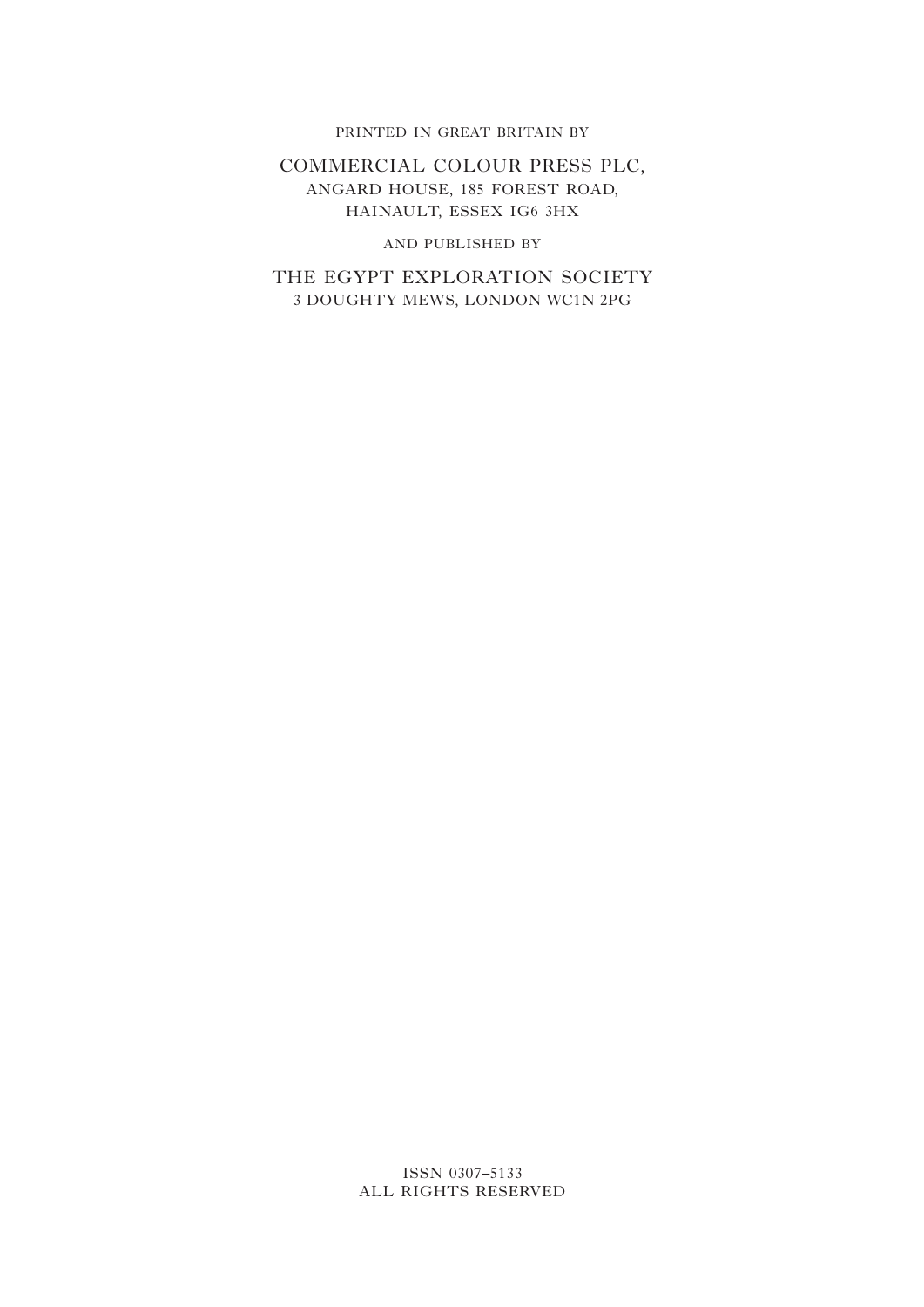# THE JOURNAL OF Egyptian Archaeology

VOLUME 95

2009

published by THE EGYPT EXPLORATION SOCIETY 3 DOUGHTY MEWS, LONDON WC1N 2PG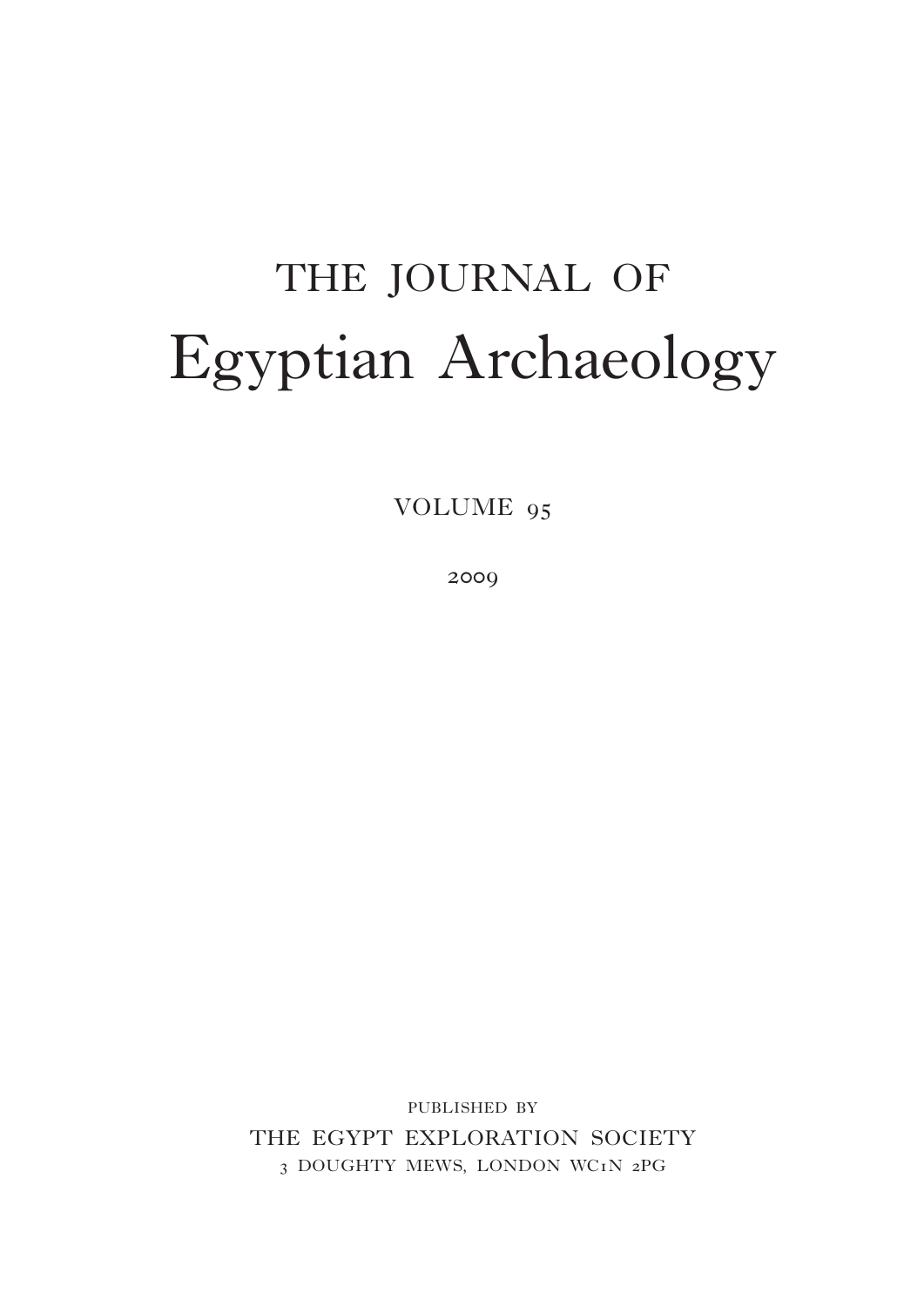*The Journal of Egyptian Archaeology* All rights reserved ISSN 0307-5133

website: http://www.ees.ac.uk/publications/journal-egyptian-archaeology.html

Published annually by The Egypt Exploration Society 3 Doughty Mews London WC1N 2PG Registered Charity No. 212384 A limited Company registered in England, No. 25816

Printed in Great Britain by Commercial Colour Press Plc Angard House, 185 Forest Road Hainault Essex IG6 3HX

#### **Editorial Team**

Mark Collier, Editor-in-Chief

Violaine Chauvet, Editor Roland Enmarch, Editor Chris Eyre, Editor Cary Martin, Editor Ian Shaw, Editor

Glenn Godenho, Editorial Assistant

editorial email address: jea@ees.ac.uk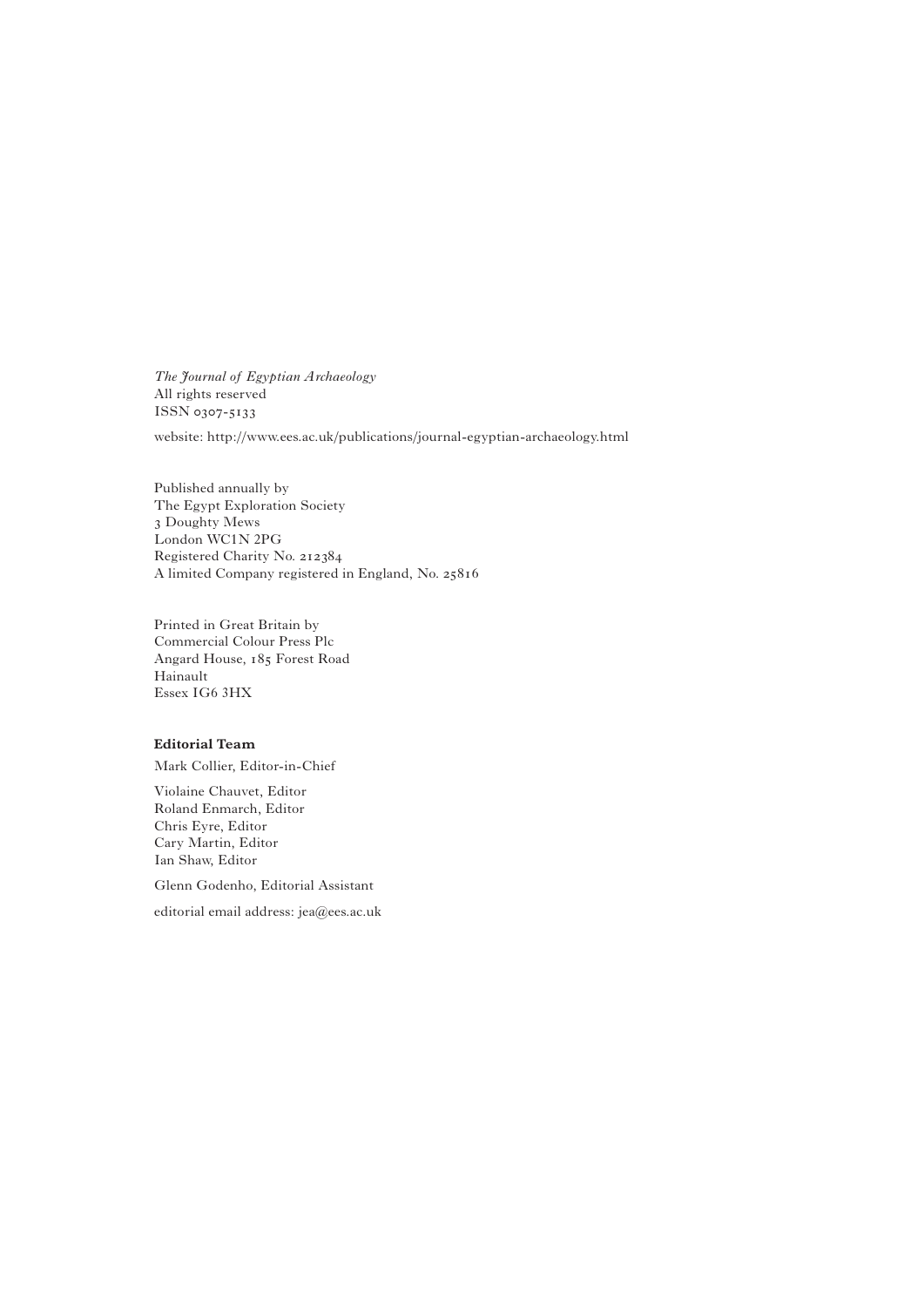# **CONTENTS**

| TELL EL-AMARNA, $2008-9$                                                                                                                                                                                                                                                                                                                                                                                                                                                                                            | Barry Kemp<br>$\cdots$ $\cdots$ $\cdots$ $\cdots$                                                           |
|---------------------------------------------------------------------------------------------------------------------------------------------------------------------------------------------------------------------------------------------------------------------------------------------------------------------------------------------------------------------------------------------------------------------------------------------------------------------------------------------------------------------|-------------------------------------------------------------------------------------------------------------|
| THE DELTA SURVEY:<br>MINUFIYEH PROVINCE, 2008-9<br>and the contract of the contract of the contract of                                                                                                                                                                                                                                                                                                                                                                                                              | Joanne Rowland, Kevan Edinborough<br>Rebecca Phillipps,<br>and Ashraf el-Senussi 35                         |
| THE PROPHET OF AMUN IUPUT                                                                                                                                                                                                                                                                                                                                                                                                                                                                                           |                                                                                                             |
| AND HIS DISTINGUISHED ANCESTORS                                                                                                                                                                                                                                                                                                                                                                                                                                                                                     | Aidan Dodson<br>5 <sup>I</sup>                                                                              |
| FALCON-HEADED COFFINS AND CARTONNAGES.                                                                                                                                                                                                                                                                                                                                                                                                                                                                              | Gerard P. F. Broekman<br>67                                                                                 |
| THE RITUAL SIGNIFICANCE OF COLOUR:<br>SPECIALISED PIGMENTS IN A WOODEN<br>EGYPTIAN FUNERARY STATUETTE<br>FROM THE NEW KINGDOM. .                                                                                                                                                                                                                                                                                                                                                                                    | Lynn Swartz Dodd, David A. Scott,<br>Georgiana Artemis Nikias,<br>Jennifer Au, and<br>Angelica Ramos.<br>83 |
| ON THE EARLY HISTORY OF GIZA: THE 'LOST'                                                                                                                                                                                                                                                                                                                                                                                                                                                                            |                                                                                                             |
| WADI CEMETERY (GIZA ARCHIVES<br>GLEANINGS, III)                                                                                                                                                                                                                                                                                                                                                                                                                                                                     | Peter der Manuelian 105                                                                                     |
| A NOTE ON PRONOMINAL RESUMPTION IN<br>EARLIER EGYPTIAN RELATIVE CLAUSES.                                                                                                                                                                                                                                                                                                                                                                                                                                            | Sami Uljas 141                                                                                              |
| SOME USES OF THE RESUMPTIVE PRONOUN IN<br>LATE EGYPTIAN RELATIVE CLAUSES.                                                                                                                                                                                                                                                                                                                                                                                                                                           | Jean Winand<br>$\mathcal{L}^{\text{max}}$<br>149                                                            |
| CONTRIBUTION TO A CONTROVERSY: A DATE<br>FOR THE TOMB OF $K_3(zI)$ -M-CNH AT GIZA<br>$\sim$                                                                                                                                                                                                                                                                                                                                                                                                                         | Alexandra Woods<br>. 161                                                                                    |
| <b>SOCIAL RELATIONSHIPS IN</b><br>PREDYNASTIC BURIALS.<br>$\mathcal{L}^{\mathcal{L}}(\mathcal{L}^{\mathcal{L}}(\mathcal{L}^{\mathcal{L}}(\mathcal{L}^{\mathcal{L}}(\mathcal{L}^{\mathcal{L}}(\mathcal{L}^{\mathcal{L}}(\mathcal{L}^{\mathcal{L}}(\mathcal{L}^{\mathcal{L}}(\mathcal{L}^{\mathcal{L}}(\mathcal{L}^{\mathcal{L}}(\mathcal{L}^{\mathcal{L}}(\mathcal{L}^{\mathcal{L}}(\mathcal{L}^{\mathcal{L}}(\mathcal{L}^{\mathcal{L}}(\mathcal{L}^{\mathcal{L}}(\mathcal{L}^{\mathcal{L}}(\mathcal{L}^{\mathcal{L$ | Alice Stevenson.<br>. 175                                                                                   |
| PERSONAL RELIGIOUS PRACTICE:<br>HOUSE ALTARS AT DEIR EL-MEDINA                                                                                                                                                                                                                                                                                                                                                                                                                                                      | Lara Weiss<br>$\mathcal{L}^{\text{max}}$<br>193                                                             |
| THE CARRIER NETS FROM A BURIAL<br>AT QURNA<br>$\mathcal{L}^{\mathcal{A}}$ . The contribution of the contribution of the contribution of $\mathcal{L}^{\mathcal{A}}$                                                                                                                                                                                                                                                                                                                                                 | André J. Veldmeijer<br>and Janine D. Bourriau 209                                                           |
| THE DELAY OF THE GRAIN RATION AND ITS<br>SOCIAL CONSEQUENCES AT DEIR EL-MEDÎNA<br>IN THE TWENTIETH DYNASTY:<br>A STATISTICAL ANALYSIS                                                                                                                                                                                                                                                                                                                                                                               | Jean-Christophe Antoine<br>$\cdot$ $.223$                                                                   |
| KAWA V AND TAHARQO'S BY3WT:<br><b>SOME ASPECTS OF NUBIAN</b><br>ROYAL IDEOLOGY                                                                                                                                                                                                                                                                                                                                                                                                                                      | Roberto B. Gozzoli                                                                                          |
|                                                                                                                                                                                                                                                                                                                                                                                                                                                                                                                     | 235                                                                                                         |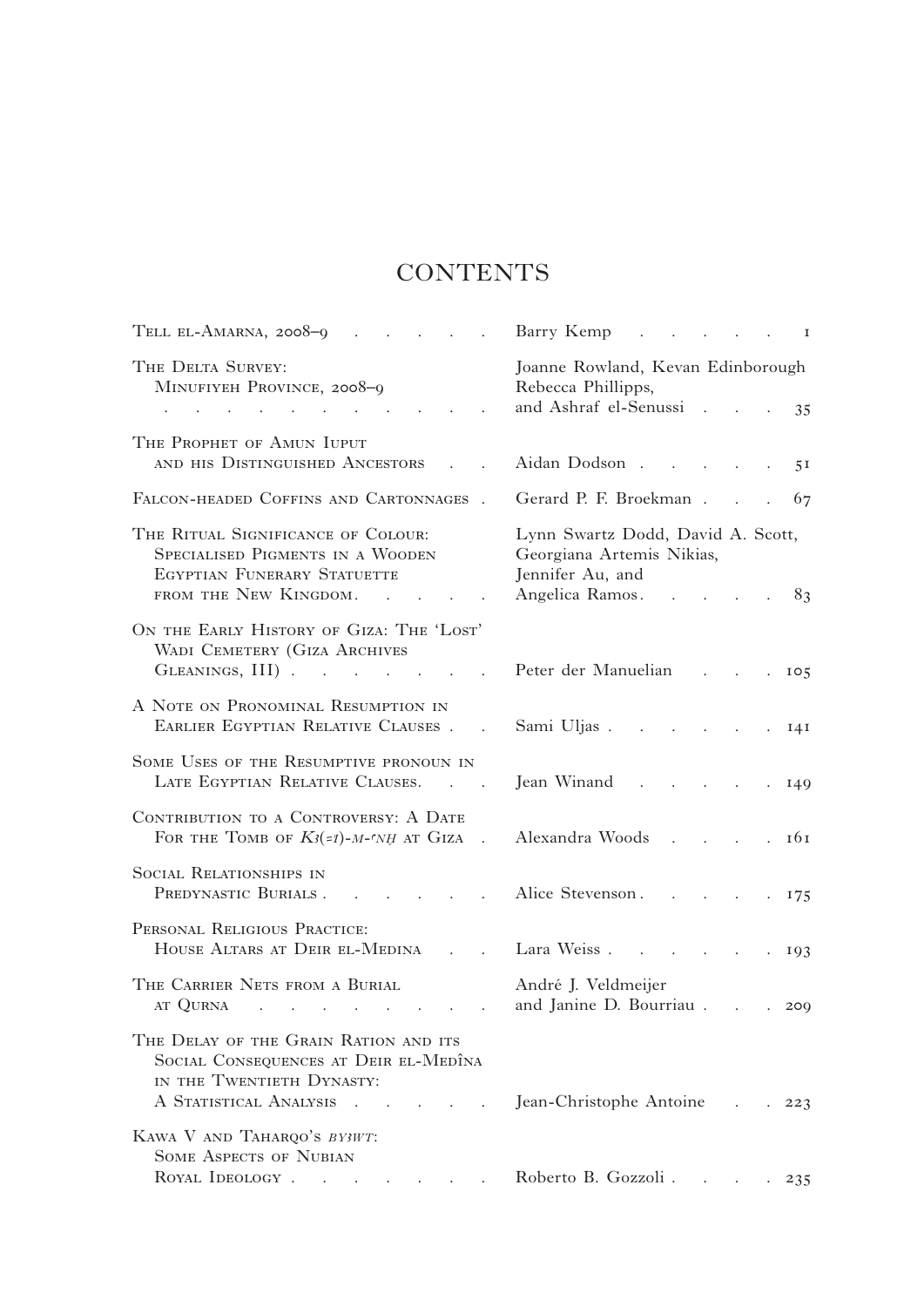#### *Brief Communications*

| LIONS, PYLONS, AND FEET: A SMALL-SCALE<br>LINEN SHROUD IN THE BOLTON MUSEUM<br>AND ART GALLERY<br>and the state of the state of the state of the                                                                                                                                                                | Christina Riggs.<br>$\mathcal{L}(\mathcal{A})$ . The set of $\mathcal{A}(\mathcal{A})$                                                                                                                                                                                                                                                                                                                                                                                       | 249                               |
|-----------------------------------------------------------------------------------------------------------------------------------------------------------------------------------------------------------------------------------------------------------------------------------------------------------------|------------------------------------------------------------------------------------------------------------------------------------------------------------------------------------------------------------------------------------------------------------------------------------------------------------------------------------------------------------------------------------------------------------------------------------------------------------------------------|-----------------------------------|
| THE ROMAN URAEUS                                                                                                                                                                                                                                                                                                | Tom Hardwick.<br>$\mathcal{L}(\mathcal{L}(\mathcal{L}(\mathcal{L}(\mathcal{L}(\mathcal{L}(\mathcal{L}(\mathcal{L}(\mathcal{L}(\mathcal{L}(\mathcal{L}(\mathcal{L}(\mathcal{L}(\mathcal{L}(\mathcal{L}(\mathcal{L}(\mathcal{L}(\mathcal{L}(\mathcal{L}(\mathcal{L}(\mathcal{L}(\mathcal{L}(\mathcal{L}(\mathcal{L}(\mathcal{L}(\mathcal{L}(\mathcal{L}(\mathcal{L}(\mathcal{L}(\mathcal{L}(\mathcal{L}(\mathcal{L}(\mathcal{L}(\mathcal{L}(\mathcal{L}(\mathcal{L}(\mathcal{$ | 254                               |
| A PARTICULAR FORM OF AMUN AT DEIR<br>EL-MEDINA: AMUN-RE N 3B.T JMN OR<br>AMUN-RE N $3B(W)T \ \mathcal{J}MN$ ?<br>$\mathbf{r}$                                                                                                                                                                                   | Nathalie Toye                                                                                                                                                                                                                                                                                                                                                                                                                                                                | 257<br>$\mathcal{L}^{\text{max}}$ |
| DIE LOKALISATION DER '5 MAUERN'/WACHPOSTEN<br>$(T_3 5 \frac{\gamma_{NB}}{\gamma_{NB}})$ $(T_3 3 \frac{\gamma_{NB}}{\gamma_{BB}})$ Andreas Dorn                                                                                                                                                                  |                                                                                                                                                                                                                                                                                                                                                                                                                                                                              | 263                               |
| REVIEWS                                                                                                                                                                                                                                                                                                         |                                                                                                                                                                                                                                                                                                                                                                                                                                                                              |                                   |
| DAVID JEFFREYS, Survey of Memphis, V:<br>Kom Rabia: The New Kingdom Settlement<br>$(Levels II-V)$<br>and the company of the company of                                                                                                                                                                          | Reviewed by David Aston.                                                                                                                                                                                                                                                                                                                                                                                                                                                     | 269                               |
| KIM RYHOLT, The Petese Stories, II<br>$(P. \text{ Peterse } II)$ .<br>$\mathcal{L}^{\mathcal{A}}$ . The set of the set of the set of the set of the set of the set of the set of the set of the set of the set of the set of the set of the set of the set of the set of the set of the set of the set of the s | Jacco Dieleman 272                                                                                                                                                                                                                                                                                                                                                                                                                                                           |                                   |
| WILLY CLARYSSE and DOROTHY J. THOMPSON,<br>Counting the People in Hellenistic Egypt                                                                                                                                                                                                                             | Cary J. Martin                                                                                                                                                                                                                                                                                                                                                                                                                                                               | $. \t273$                         |
| SARA GOLDBRUNNER, Der verblendete Gelehrte:<br>Der erste Setna-Roman (P. Kairo 30646)                                                                                                                                                                                                                           | Cary J. Martin $281$                                                                                                                                                                                                                                                                                                                                                                                                                                                         |                                   |
| PETER NADIG, Zwischen König und Karikatur:<br>Das Bild Ptolemaios' VIII. im Spannungsfeld                                                                                                                                                                                                                       | Martina Minas-Nerpel                                                                                                                                                                                                                                                                                                                                                                                                                                                         | 284<br>$\mathbf{r}$               |
| MARK SMITH, Papyrus Harkness (MMA 31.9.7)                                                                                                                                                                                                                                                                       | Kim Ryholt.                                                                                                                                                                                                                                                                                                                                                                                                                                                                  | 287                               |
| BRIAN P. MUHS, Tax Receipts, Taxpayers, and<br>Taxes in Early Ptolemaic Thebes                                                                                                                                                                                                                                  | Maren Schentuleit                                                                                                                                                                                                                                                                                                                                                                                                                                                            | 289                               |
| BERNARD MATHIEU, DMITRI MEEKS, and<br>MYRIAM WISSA, L'apport de l'Egypte<br>à l'histoire des techniques.                                                                                                                                                                                                        | . Andrew Shortland 293                                                                                                                                                                                                                                                                                                                                                                                                                                                       |                                   |
| FRANCK GODDIO, Underwater Archaeology in the<br>Canopic Region in Egypt: The Topography of<br>Heracleion-Thonis and East Canopus                                                                                                                                                                                |                                                                                                                                                                                                                                                                                                                                                                                                                                                                              |                                   |
| $1996 - 2006$                                                                                                                                                                                                                                                                                                   | Sally-Ann Ashton                                                                                                                                                                                                                                                                                                                                                                                                                                                             | 294                               |
| SOPHIE KAMBITSIS, Papyrus Graux IV:<br>P. Graux $3I$                                                                                                                                                                                                                                                            | Nikolaos Gonis 296                                                                                                                                                                                                                                                                                                                                                                                                                                                           |                                   |
| JOHN BAINES, Visual and Written Culture<br><i>in Ancient Egypt</i>                                                                                                                                                                                                                                              | Kathyrn E. Piquette 296                                                                                                                                                                                                                                                                                                                                                                                                                                                      |                                   |
| JOCHEM KAHL, »Ra is my Lord«: Searching for<br>the Rise of the Sun God at the Dawn of<br><i>Egyptian History</i>                                                                                                                                                                                                | Stephen Quirke. 299                                                                                                                                                                                                                                                                                                                                                                                                                                                          |                                   |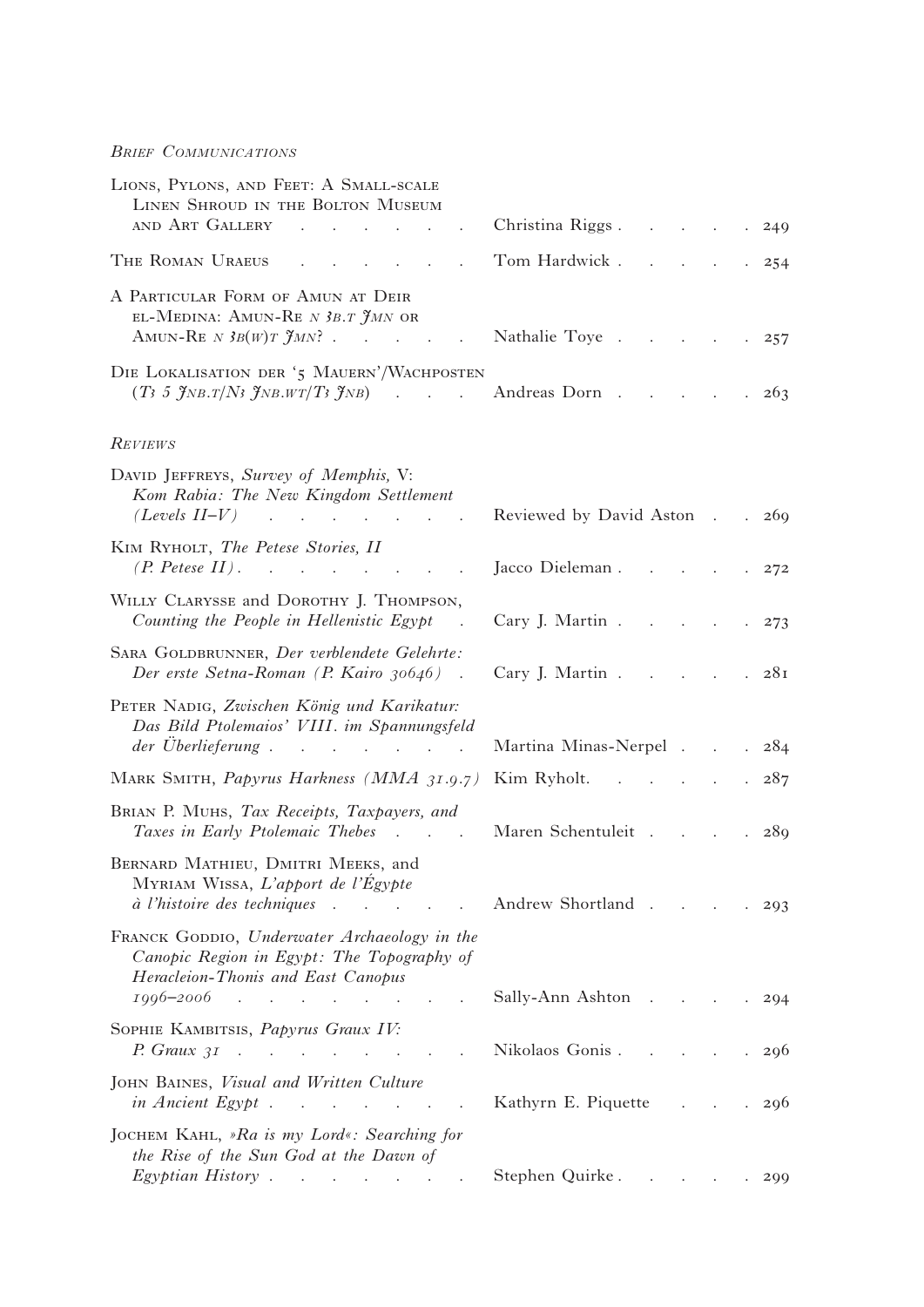# contribution to a controversy: a date for the tomb OF  $K_3$ ( $=i$ )-m-cnh AT GIZA\*

#### *By* Alexandra Woods

The tomb of  $K_{\ell}(i-m-mn)$  (G<sub>45</sub>61) in the West Field at Giza has been dated to either the Fifth or the Sixth Dynasty. The latter date raises a serious problem regarding the development of funerary beliefs and practices in the Old Kingdom. To refine the tomb's date, the article examines a variety of evidence from  $K_{\ell}(i)$ -m- $\eta$ *h*'s chapel and burial chamber as well as applying dating criteria established after recent analysis of the spear-fishing scenes in the Memphite cemeteries.

THE stone-built mastaba of  $K_3(\epsilon i)$ -*m*- $n,$  (G<sub>45</sub>61) is positioned in the West Field at Giza and consists of a corridor plus niche chapel.<sup>1</sup> The dating of this tomb has created some controversy in the literature, with scholars placing  $K_3(-i)$ -*m*- $n$ *h* either in the Fifth or the Sixth Dynasty. The issue of dating Old Kingdom tombs is of particular importance, as a 'sound' relative chronology is necessary to identify key developments in Egyptian funerary practices and religious ideology. The aim of the present article is to build upon the analysis included in previous studies, and to propose a date for the tomb of  $K_3(\epsilon i)$ -m-cnh by (re-)examining the following features: the location of the tomb in the G4000 cemetery and its architectural design; certain hieroglyphic inscriptions; as well as a selection of scenes from the chapel and burial chamber. A recent analysis of Old Kingdom spear-fishing scenes has highlighted several criteria which can be confidently applied to  $K_3(-i)$ -m- $n, n$ 's tomb at Giza to refine its date.

The dating of  $K_2(z_i)$ -m- $n_i$ 's tomb has been considered by a number of scholars. Junker was the first to suggest a date in the Sixth Dynasty, which was based on the occurrence of the following details: the placement of inscriptions on the northern and southern external walls of the tomb; the architrave above the opening of the recess depicting repeated figures of the tomb owner; the false door taking up the entire west wall of the recess; the arrangement of the scenes in the chapel; the burial chamber opening from the east; and the inclusion of inscriptions and scenes of 'daily life' in the burial chamber.<sup>2</sup> The Sixth Dynasty date for the tomb has also been accepted by Baer, Porter and Moss, Harpur, Strudwick, Bolshakov, Lapp, Dawood,

<sup>\*</sup> I would like to express my thanks to Naguib Kanawati, Linda Evans, Joyce Swinton, as well as the referees for their helpful suggestions and comments on this paper.

<sup>&</sup>lt;sup>1</sup> PM III/2, 131–3, plans 15, 26; H. Junker, *Gîza*, IV: *Die Mastaba des kijm*<sup>n</sup>/*n* (*Kai-em-anch*) (DAWW 71/1; Vienna, 1940), 1–43, 51–96, figs 1–11, pls 1–17; N. Kanawati, *Tombs at Giza*, I: *Kaiemankh (G4561) and Seshemnefer I (G4940)* (ACE Reports 16; Warminster, 2001), 13–50, pls 1–17, 25–37; H. Junker, *Gîza*, III: *Die Ma√fiabas der vorgeschritten V. Dynastie auf dem Westfriedhof* (DAWW; Vienna, 1938), 44–5 (no. 35); id. *Gîza*, VI: *Die Mastabas des Nfr (Nefer), Qdfjj (Qedfi), KAHif (Kahjef) und die westlich anschließenden Grabanlagen* (DAWW 72/1; Vienna, 1943), 228, plan after p. 273.

<sup>2</sup> Junker, *Gîza* IV, 1–4.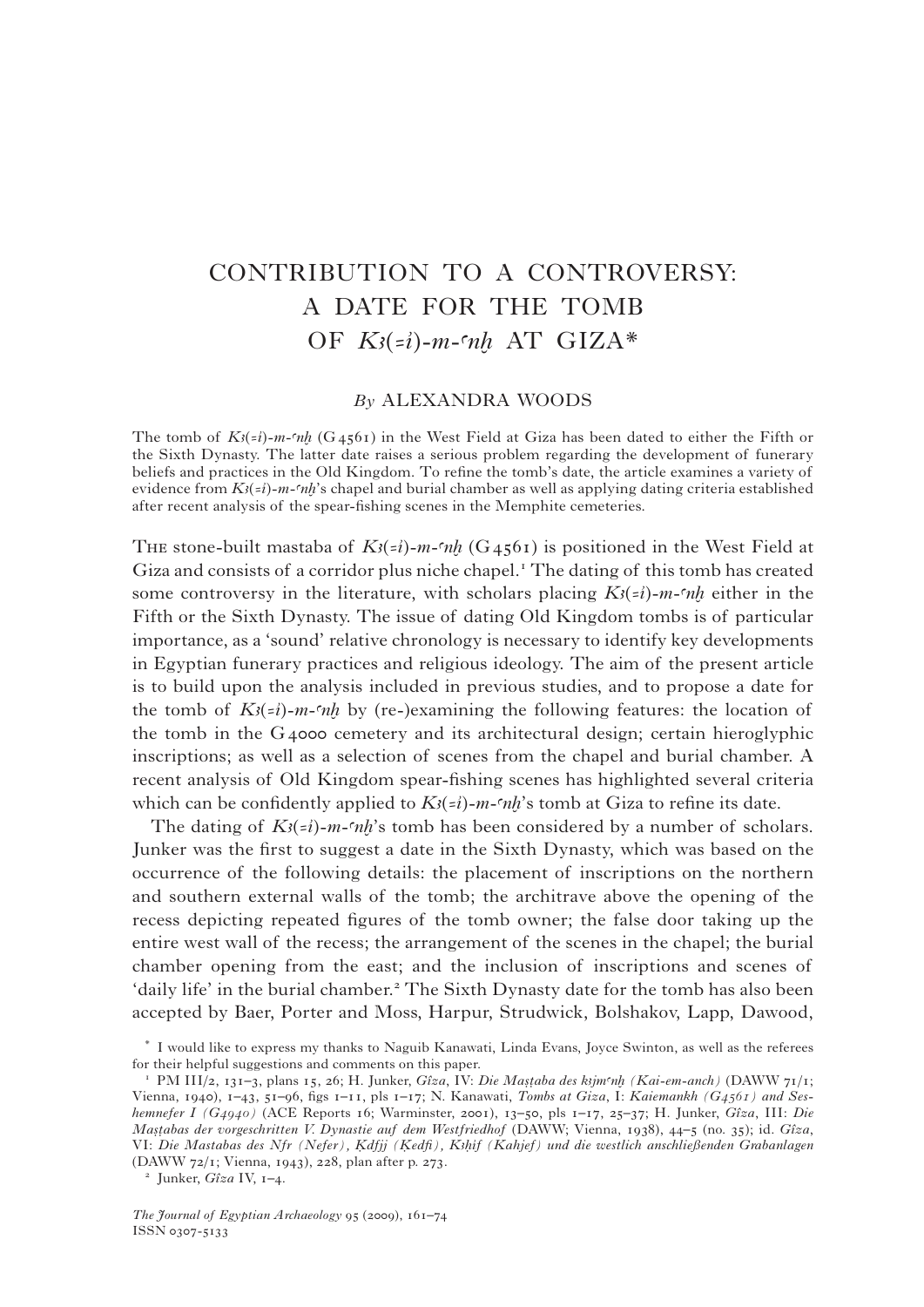#### 162 **alexandra MOODS** *JEA* 95

and Altenmüller.<sup>3</sup> Bolshakov prefers to date the tomb of  $K_3(z_i)$ -m- $n_i$  to the end of the Sixth Dynasty, in the reign of Pepy II, based on the development of decorated burial chambers.4 However Reisner, Sourdive, and Kanawati propose a Fifth Dynasty date for the tomb.5 Reisner places the tomb after the reign of Neferirkare after examination of the architectural features and artistic representations in the chapel and burial chamber classification of the chapel type, and Kanawati suggests that  $K_3(z_i)$ -m- $n_i$ 's tomb be dated to the reign of Djedkare based on a study of the architectural features and artistic representations in the chapel and burial chamber. Although Manuelian does not present a specific date for the tomb, he does state the burial chamber of  $K_3(z_i)$ -m- $n_i$  was one of the earliest to be decorated.<sup>6</sup>

#### **The tomb's location in the G4000 cemetery and its architectural design**

The location and architecture is of relevance to the dating of the tomb of  $K_3(\neq i)$ -m- $n,$ as it is positioned in the Western Field, between two large Fourth Dynasty mastabas, G<sub>45</sub>60 and G<sub>4</sub>660.<sup>7</sup> The tomb itself appears to have blocked the North–South street, a frequent occurrence in this section of the Giza cemetery,<sup>8</sup> and the masonry of  $K_3(-i)$ -m- $n_i$ 's tomb rests against the sloping external walls of the flanking mastabas.<sup>9</sup> The tomb is comprised of a single-roomed chapel, positioned in the eastern part of the mastaba mass,<sup>10</sup> with a shaft cut into the floor of the chapel leading to the burial chamber. The entrance doorway is in the north wall and opens into a North–South corridor with a large offering niche at the northern end of the west wall. This chapel shape, corresponding to Reisner's core Type 5d, is an apparent rare development of the L-shaped corridor chapel.11 However, this shape is also encountered in the tomb

<sup>3</sup> K. Baer, *Rank and Title in the Old Kingdom: The Structure of the Egyptian Administration in the Fifth and Sixth Dynasties* (Chicago, 1960), 141 (no. 520); PM III/2, 131; Y. Harpur, *Decoration in Egyptian Tombs of the Old Kingdom: Studies in Orientation and Scene Content* (London, 1987), 7 n. 7, 270 (no. 255); N. Strudwick, *The Administration of Egypt in the Old Kingdom* (London, 1985), 154; A. O. Bolshakov, *Man and his Double in Egyptian Ideology of the Old Kingdom* (ÄAT 37; Wiesbaden, 1997), 117 (no. 46), 119–120; G. Lapp, *Typologie der Särge und Sargkammern von der 6. bis 13. Dynastie* (SAGA 7; Heidelberg, 1993), 29–30; K. Dawood, 'Animate Decoration and Burial Chambers of Private Tombs during the Old Kingdom: New Evidence from the Tomb of Kairer at Saqqara', in L. Pantalacci and C. Berger-el-Naggar (eds), *Des Néferkarê aux Montouhotep: Travaux archéologiques en cours sur la fin de la VIe dynastie et la Première Période Intermédiaire* (TMO 40; Lyon, 2005), 114–15; H. Altenmüller, 'Der Himmelaufsteig des Grabherrn: Zu den Szenen des *sSS wAD* in den Gräbern des Alten Reiches', *SAK* 30 (2002), 39–40.

4 A. O. Bolshakov, 'Hinting as a Method of Old Kingdom Tomb Decoration', *GM* 139 (1994), 17; id., *Man and his Double*, 117 (no. 46), 119–20; id., 'Arrangement of Murals as a Principle of Old Kingdom Tomb Decoration', in M. Fitzenreiter and M. Herb (eds), *Dekorierte Grabanlagen im Alten Reich: Methodik und Interpretation* (IBAES VI; London, 2006), 56.

<sup>5</sup> G. A. Reisner, *A History of the Giza Necropolis*, I (Cambridge ma, 1942), 256–60, 312–13; C. Sourdive, *La main dans l'Égypte pharonique* (Bern, 1984), 139 (no. 028); Kanawati, *Giza* I, 15–21.

<sup>6</sup> P. der Manuelian, 'Excavating the Old Kingdom: The Giza Necropolis and Other Mastaba Fields', in *Egyptian Art in the Age of the Pyramids: Metropolitan Museum of Art Catalogue* (New York, 1999), 146.

<sup>7</sup> Junker, *Gîza* IV, fig. 1. Both are Reisner's core mastaba Type 4i (Reisner, *Giza Necropolis* I, 107, 158).

<sup>8</sup> See for example *Ki*, who blocked the east–west passage between G 4660 and G 4650 (Junker, *Gîza* III, 123– 45, fig. 12);  $K_3(\epsilon i)$ -*pw-Pth*, who cut off the north–south passage between G4460 and G4560 (Junker, *Giza* VI, 220–226, fig. 87); *Nfr*, who blocked the blocked the north–south passage between G4760 and G4860 (Junker, *Gîza* VI, 26–30, fig. 3) and *Kdfi*, between G4760 and G4770 (Junker, *Gîza* VI, 80–94, fig. 21). For a general plan see Junker, *Giza* VI, 275.

<sup>9</sup> Junker, *Gîza* IV, figs 1–2; Kanawati, *Giza* I, pl. 25.

<sup>10</sup> Junker, *Gîza* IV, fig. 2–3; Kanawati, *Giza* I, pls 25–26.

<sup>11</sup> See Reisner, *Giza Necropolis* I, 256–60, 312–13; Harpur, *Decoration*, 95–7. For examples of this chapel type see G1208N (Reisner, *Giza Necropolis* I, 257, 260, fig. 159) and G1103 (Reisner, *Giza Necropolis* I, 260).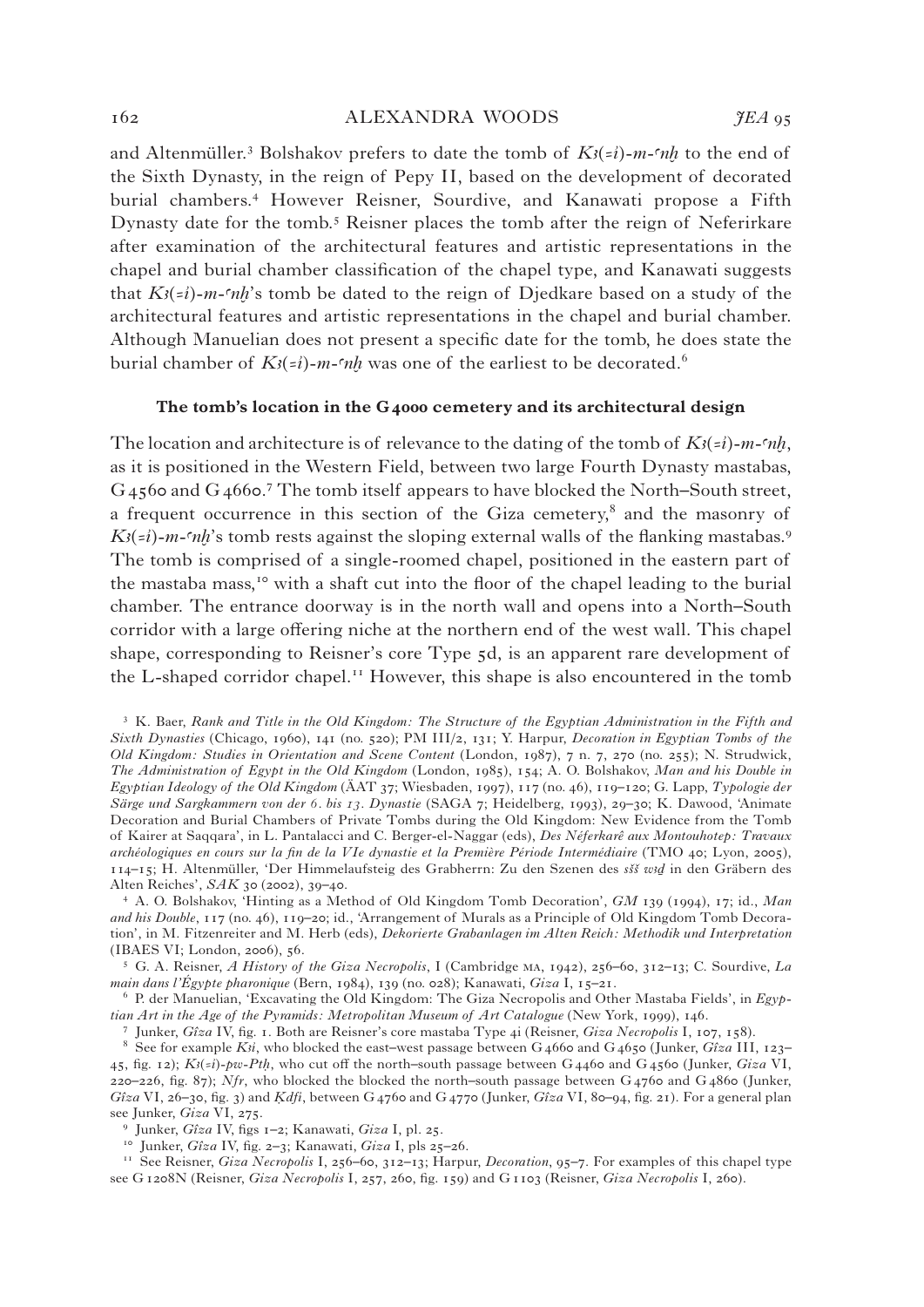of  $N.\gamma$ -m<sup>3</sup>.t-R<sup>c</sup>.w, which should be dated from Niuserre to Djedkare according to Cherpion's criteria,<sup>12</sup> and has been dated by Roth to the reign of Unis based on the depiction of the senet game in the tomb and several iconographic parallels in the tomb of *Pth-htp* II at Saqqara.<sup>13</sup> The west wall contains two false doors, a design that is characteristic of the late Fourth to the late Fifth Dynasties at Giza.14 The false door in the west wall niche has a projecting lintel and two pairs of jambs, with large standing figures shown on the outer jambs, a feature typical to the tombs built during Dynasties Four and Five and rarely attested in the Sixth Dynasty.<sup>15</sup> Most unusually,  $K_3(z_i)$ -m*nh*'s false door lacks a cavetto cornice; the inclusion of such an architectural feature is attested in elite tombs as early as Sahure and became popular from the reign of Niuserre to the end of the Old Kingdom.<sup>16</sup> Finally,  $K_3(z_i)$ -*m*- $n_i$ 's shaft is cut into the floor of the chapel leading to the burial chamber. Such a location for the opening is attested in rock-cut tombs at Giza dating to the Fourth Dynasty,<sup>17</sup> yet it is not introduced in freestanding mastabas until the reign of Niuserre at Saqqara and Abusir and the reign of Djedkare at Giza.<sup>18</sup> The burial chamber itself conforms to Reisner's Type  $4a(1)$ , where the chamber is as tall as the length of the passage, and this is attested at Giza from the reign of Khafre through to the end of the Fifth Dynasty.19

#### Selected wall scenes in  $K_3(-i)$ *-m-nh*'s chapel and burial chamber

Although the art in  $K_3(-i)$ -m- $n_i$ 's chapel and burial chamber has already been discussed by N. Kanawati, it is important to re-examine certain scenes which provide significant features to date the tomb complex. To begin with, the chairs depicted in the tomb, which are located on the entrance architrave, south wall of the offering niche, false door panel, and west wall of the corridor chapel, present valuable dating criteria.<sup>20</sup> Each chair is shown with bull's legs<sup>21</sup> and a small projecting cushion without a backrest.<sup>22</sup> Chairs with bull's legs are commonly represented in tombs dating from

<sup>14</sup> Strudwick, *Administration*, 15–16, 41–8; see for example, Junker, *Gîza* III, figs 16, 27.

<sup>17</sup> See for example D. Dunham and W. K. Simpson, *The Mastaba of Queen Mersyankh III: G7530–7540*  (GMas 1; Boston, 1974), 21, plans C and E; S. Hassan, *Excavations at Gîza*, IV: *1932–1933* (Cairo, 1943), 149–50 (fig. 72); Hassan, *Gîza*, IV, 183 (fig. 113).

18 Reisner, *Giza Necropolis* I, 153–5. See also L. Épron, *Le Tombeau de Ti*, I: *Les approches de la chapelle* (MIFAO 65; Cairo, 1939), pl. 1; M. Verner, *The Excavations of the Czechoslovak Institute of Egyptology at Abusir*, I: *The Mastaba of Ptahshepses: Reliefs I/1* (Prague, 1977), 7 (fig. 1); Junker, *Gîza* VI, fig. 21; H. Junker, *Gîza*, XI: *Der Friedhof südlich der Cheopspyramide, Ostteil* (DÖAW 74/2; Vienna, 1953), fig. 50; M. Bárta, 'Architectural Innovations in the Development of the Non-Royal Tomb During the Reign of Nyuserre', in P. Jánosi (ed.), *Structure and Significance: Thoughts on Ancient Egyptian Architecture* (DÖAW 33; Vienna, 2005), 113.

<sup>20</sup> Junker, *Gîza* IV, figs 6–7, 9, 10a, 11; Kanawati, *Giza* I, pls 28–30, 32.

21 Cherpion, *Mastabas et hypogées*, 34, 155–9 (criterion 10).

22 Cherpion, *Mastabas et hypogées*, 29, 149–51 (criterion 4); J. Swinton, *The Dating of the Tombs of Officials of the Old Kingdom of Egypt* (MA thesis, Macquarie University; Sydney, 2001), 271–2, 446, Chart E (criterion 88).

<sup>&</sup>lt;sup>12</sup> This date is based on the occurrence of: the projecting cushion on the chair without a backrest (N. Cherpion, *Mastabas et hypogées d'Ancien Empire: Le problème de la datation* (Brussels, 1989), 29, 31, 149–51, criterion 4); the bull's legs on the chair (Cherpion, *Mastabas et hypogées*, 34, 155–9, criterion 10).

<sup>&</sup>lt;sup>13</sup> A. M. Roth, *A Cemetery of Palace Attendants, including G2084*–2099, G2230+2231, and G2240 (GMas 6; Boston, 1995), 129. The tomb is not recorded in PM, yet holds the reference number G 2097.

<sup>&</sup>lt;sup>15</sup> The false door corresponds to Type II.2(b) after A. Rusch, 'Die Entwicklung der Grabsteinformen im Alten Reich', *ZÄS* 58 (1923), 106–12, pl. A; J. Vandier, *Manuel d'archéologie égyptienne,* II/1: *Les Grandes Époques: L'architecture funéraire* (Paris, 1955), 397–8 (fig. 273); Strudwick, *Administration*, 15–16.

<sup>16</sup> Rusch, *ZÄS* 58, 113–19, 123 pl. B; Vandier, *Manuel* II/1, 401–4; S. Wiebach, *Die Ägyptische Scheintür: Morphologische Studien zur Entwicklung und Bedeutung der Hauptkultstelle in den Privat-Gräbern des Alten Reiches* (Hamburg, 1981), 128–141; Strudwick, *Administration*, 15.

<sup>19</sup> Reisner, *Giza Necropolis* I, 145, 149.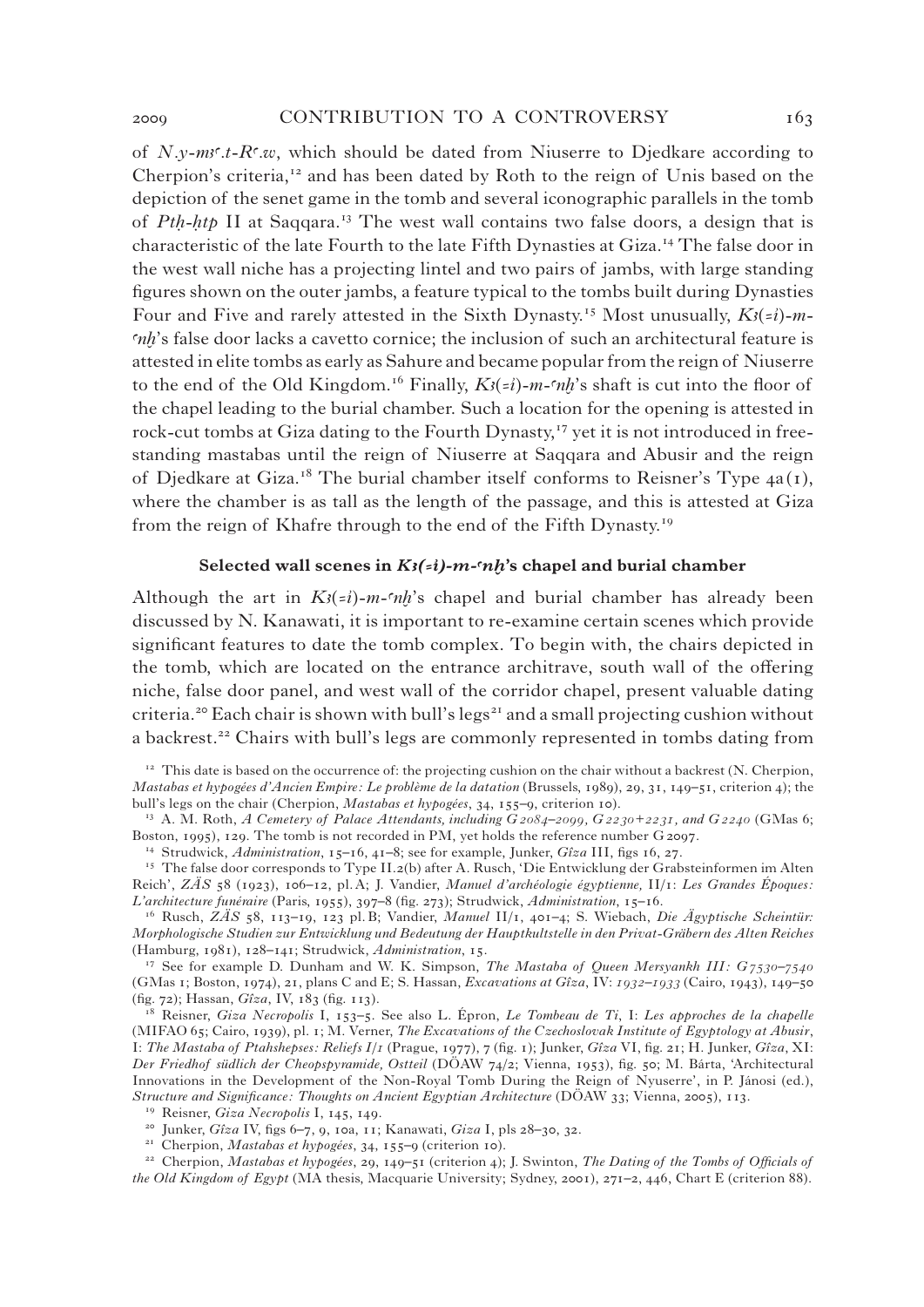#### 164 alexandra woods *JEA* 95

the reign of Sneferu to Djedkare, with 137 examples currently known.<sup>23</sup> Bull's legs are rarely depicted in tombs dating to the reigns of Teti–Pepy I, with only 5 scenes exhibiting this feature. A small projecting cushion without a backrest on a chair is represented in a total of 63 tombs, which date from the reign of Sneferu to Djedkare– Unis.24 The number of tombs that are securely dated and represent chairs with bull's legs as well as a small projecting cushion provides a 'statistically significant' result.<sup>25</sup> The presence of these features in  $K_3(-i)$ -m- $n h$ 's tomb suggests a date no later than the reign of Unis. In addition, a chair with a high back and sides is depicted on the west wall of the chapel and in the burial chamber, which is a detail found in tombs dating from Sahure to Pepi I.26

The west wall of  $K_3(\epsilon i)$ -m- $\epsilon nh$ 's corridor chapel also represents the tomb owner and his wife seated on a chair, actively participating in a game of senet, with the adjacent motif showing two male figures playing the mehen 'snake' game.<sup>27</sup> While the senet game is attested as early as Niuserre,<sup>28</sup> the two games associated with one another are seldom depicted in the Old Kingdom, with the latest example being found in a tomb dating to the reign of Pepy I.29

The top register on the west wall of  $K_{\ell}(=i)$ *-m-chi*'s corridor chapel depicts a rare bed-making scene.<sup>30</sup> While the earliest representation is encountered in the Fourth Dynasty tombs of *Mr=s-cnh* III and *Nb-m-3h<sub>t</sub>t* at Giza, this motif became popular during the late Fifth and early Sixth Dynasties at Saqqara and Giza.31 However, the bed in  $K_3(\neq i)$ -m- $n^2$  chapel features bull legs, rather than the lion legs that became common during the early Sixth Dynasty;<sup>32</sup> three canopy supports rather than seven or more (similar to the late Fifth Dynasty examples of *Ir.w-ki-Pth/Hn.w., N.y-Ms<sup>--</sup>,t-*

23 This number was compiled from the data listed in Cherpion, *Mastabas et hypogées*, 155–9 (criterion 10); Swinton, *The Dating of the Tombs of Officials*, Table 4: 426–33 (criterion 89).

<sup>24</sup> See Cherpion, *Mastabas et hypogées*, 29, 31, 149–51 (criterion 4); Swinton, *The Dating of the Tombs of Officials*, Table 4: 426–33 (criterion 95).

<sup>25</sup> R. van Walsem, *Iconography of Old Kingdom Elite Tombs: Analysis and Interpretation, Theoretical and Methodological Aspects* (MVEOL 35; Leiden, 2005), 41, 95.

26 Cherpion states that examples before and after this time period are an exception: Cherpion, *Mastabas et hypogées*, 31–2, 154 (criterion 7). For the latest preserved example, see W. K. Simpson, *The Mastabas of Qar and Idu: G7101 and 7102* (GMas 2; Boston, 1976), figs 16, 18a, 26b.

<sup>27</sup> Junker, *Gîza* IV, fig. 9; Kanawati, *Giza* I, pl. 32; T. Kendall, *Passing Through the Netherworld: The Meaning and Play of Senet, an Ancient Egyptian Funerary Game* (Belmont, 1978), 12–13; P. A. Piccione, 'Mehen, Mysteries, and Resurrection from the Coiled Serpent', *JARCE* 27 (1990), 43–52. The tomb owner shown actively engaged in the game is extremely rare, with the only known examples originating in the tombs of  $K_3(\epsilon i)$ -m- $n, N, y$ - $M_3$ <sup>r</sup>.t-*Ra.w* and *Mrr.w-kA*(*=i*)/*Mri*; see Roth, *Cemetery of Palace Attendants*, pl. 187; P. Duell, *The Mastaba of Mereruka* (OIP 31 and 39; Chicago, 1938), II, pls 171–2.

28 Harpur, *Decoration*, 111, 254 (no. 32); E. B. Pusch, *Das Senet-Brettspiel im alten Ägypten* (MÄS 38; Munich, 1979), 6–40. See for example B. Vachala, *Abusir*, VIII: *Die Reliefs aus der Ptahschepses-Mastaba in Abusir* (Prague, 2004), 198–9; A. Mariette, *Les mastabas de l'Ancien Empire* (Paris, 1889), 404; B. van der Walle, *La chapelle funéraire de Neferirtenef* (Brussels, 1978), 36, pl. 6; L*D* II, pl. 61a; Roth, *Cemetery of Palace Attendants*, fig. 187; S. Hassan, *Excavations at Saqqara*, I: *The Mastaba of Neb-Kaw-@er* (Cairo, 1975), 17, 25, fig. 3.

29 L*D* II, pl. 61a; Roth, *Cemetery of Palace Attendants*, 131, fig. 187; Simpson, *Qar and Idu*, fig. 38.

<sup>30</sup> Junker, *Gîza* IV, fig. 10a; Kanawati, *Giza* I, pl. 32.

<sup>31</sup> Dunham and Simpson, *Mersyankh III*, 15–16, fig. 8; LD II, pl. 14a. For a recent discussion of this motif see A. McFarlane, *The Unis Cemetery at Saqqara: The Tomb of Irukaptah* (ACE Reports 15; Warminster, 2000), I, 26–9.

<sup>32</sup> See N. Kanawati and M. Abder-Raziq, *The Unis Cemetery at Saqqara*, II: *The Tombs of Iynefert and Ihy (reused by Idut)* (ACE Reports 19; Warminster, 2003), 22–3, pl. 43; S. Hassan, *Excavations at Saqqara*, III: *Mastabas of Princess @emet–Ra* a*nd Others* (Cairo, 1975), pl. 28b; Duell, *Mereruka* I, pls 92–3; H. Altenmüller, *Die Wanddarstellungen im Grab des Mehu in Saqqara* (AVDAIK 42; Mainz am Rhein, 1998), pls 52–3.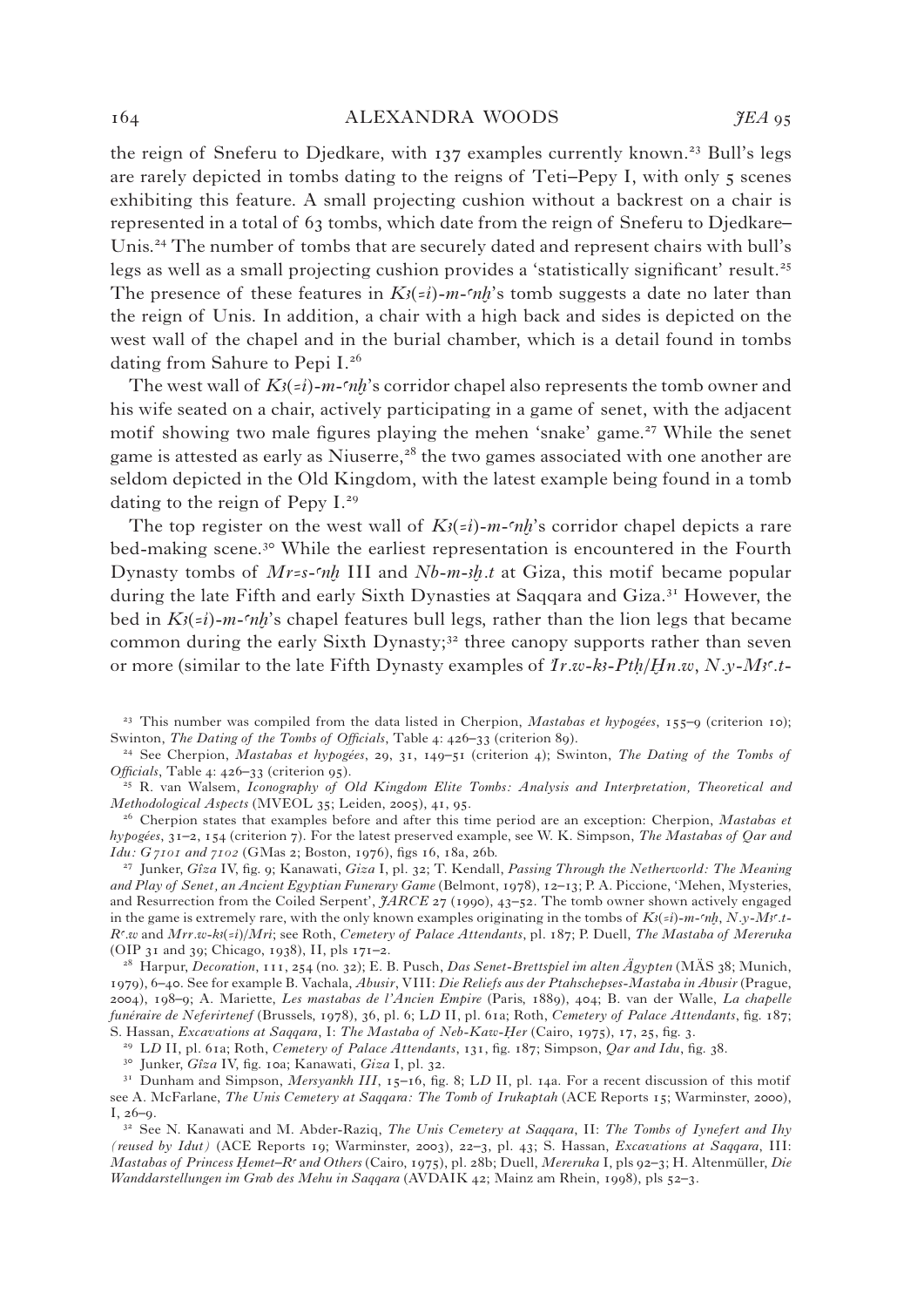$R<sup>c</sup>$ .w and *Nb.t*);<sup>33</sup> and lacks an attendant kneeling on top of the bed, which is a detail more frequently represented from the reign of Unis onwards.<sup>34</sup>

Finally, in  $K_3(\epsilon i)$ -m- $n^2$  s burial chamber the tomb owner is shown rattling papyrus in the marshlands, a theme that was first introduced into tomb decoration during the Fourth Dynasty at Giza.<sup>35</sup> From the late Fifth Dynasty onwards, papyrus rattling scenes become less frequent, with only four examples attested at Giza and Saqqara.<sup>36</sup> The last known example representing a male figure engaged in the activity dates to the reign of Djedkare–Unis and is encountered in the tombs of *IAsn* and *#ww-wr*  at Giza.37 I am aware of only two Memphite examples of a papyrus rattling scene which date to the Sixth Dynasty, and both depictions are of females who are of royal lineage.38 Considering this, it would be a rather extraordinary occurrence for a papyrus rattling scene to be included in a late Sixth Dynasty tomb. In addition,  $K_3(z_i)$ -m- $n_i$ 's papyrus rattling scene shows numerous similarities with other Fourth and Fifth Dynasty examples from Giza and Saqqara. For instance, the major figure's arm is raised above his head and holds a papyrus stalk;<sup>39</sup> this stalk is shown with a split down the middle;<sup>40</sup> the tomb owner wears a wrap-around kilt with a projecting point;<sup>41</sup> one punter is depicted on the stern of the papyrus boat,<sup>42</sup> and a wooden board is absent from the deck of the boat.<sup>43</sup> It is important to note here that the decoration of burial chambers in the Old Kingdom is rare, and previous scholars have used the occurrence of a decorated chamber as a means to date the tomb of  $K_3(z_i)$ -m- $n_i$ .

<sup>34</sup> See Kanawati and Abder-Raziq, *Unis Cemetery* II, 22–3, pl. 43; Munro, *Unas–Friedhof*, 74–5, pl. 22; S. Hassan, *Excavations at Saqqara*, II: *Mastabas of Ny-aankh-Pepy and Others* (Cairo, 1975), figs 39–40; Duell, *Mereruka* I, pls 92–3, 141; Altenmüller, *Mehu*, 163–4, pls 52–3; L. Borchardt, *Denkmäler des Alten Reiches (ausser den Statuen) im Museum von Kairo*, II (CGC 1542–1808; Berlin, 1964), 199, pl. 106.

<sup>35</sup> Junker, *Gîza* IV, pl. 11; Kanawati, *Giza* I, pl. 36; Harpur, *Decoration*, 257 no. 5.

<sup>36</sup> See the list of scenes in Harpur, *Decoration*, 335–9, Table 6.18; Altenmüller, *SAK* 30, 1–42; A. Woods, *'A Day in the Marshes': A Study of Old Kingdom Marsh Scenes in the Tombs of the Memphite Cemeteries* (PhD thesis, Macquarie University; Sydney, 2007), I, 27–9, Table 3.3; II, Table A.

<sup>37</sup> W. K. Simpson, *Mastabas of the Western Cemetery*, I: *Sekhemka (G1029); Tjetu I (G2001); Iasen (G2196); Penmeru (G2197); Hagy, Nefertjentet, and Herunefer (G2352/53); Djaty, Tjetu II, and Nimesti (G2337X, 2343, 2366*) (GMas 4; Boston, 1980), fig. 30; L*D* II, pl. 43a. For a recent discussion of the dating of *IAsn*'s tomb see Swinton, *The Dating of the Tombs of Officials*, 47 no. 3.

<sup>38</sup> See Duell, *Mereruka* II, pls 127–9; J. Leclant and A. Minault–Gout, 'Fouillles et travaux en Egypte et au Soudan (1998–1999)', *Orientalia* 69 (2000), 245, pl. 17.8.

<sup>39</sup> See also L*D* II, pl. 12b; W. K. Simpson, *The Mastabas of Kawab, Khafkhufu I and II* (GMas 3; Boston, 1978), fig. 47; S. Hassan, *Excavations at Gîza*, V: *1933–1934* (Cairo, 1944), pl. 37; id., *Excavations at Gîza*, VI/3: *The Mastabas of the Sixth Season and their Description: 1934–1935* (Cairo, 1950), fig. 80; Simpson, *Western Cemetery* I, fig. 30; L*D* II, pl. 43.

<sup>40</sup> See L*D* II, pl. 12b; Hassan, *Gîza* VI, fig. 80; Simpson, *Western Cemetery* I, fig. 30; L*D* II, pl. 43.

<sup>41</sup> See K. R. Weeks, *Cemetery G6000* (GMas 5; Boston, 1994), fig. 33; Simpson, *Kawab*, fig. 47; G. Steindorff, *Das Grab des Ti* (Leipzig, 1913), pls 58, 113; Simpson, *Western Cemetery* I, fig. 30; Roth, *Palace Attendants*, fig. 181; L*D* II, pl. 43.

<sup>42</sup> See Dunham and Simpson, *Mersyankh III*, fig. 4 (papyrus-rattling); LD II, pl. 12b (papyrus-rattling); Simpson, *Kawab*, fig. 47 (papyrus-rattling); A. Moussa and H. Altenmüller, *Das Grab des Nianchchnum and Chnumhotep* (AVDAIK 21; Mainz am Rhein, 1977), pls 74–5; McFarlane, *Unis Cemetery* I, pl. 46 (fowling).

<sup>43</sup> See Dunham and Simpson, *Mersyankh III*, fig. 4 (papyrus-rattling); H. Junker, *Gîza*, V: *Die Ma√fiaba des Snb (Seneb) und die umliegenden Gräber* (DAWW 71/2; Vienna, 1941), fig. 15 (papyrus-rattling); W. Schürmann, *Die Reliefs aus dem Grab des Pyramidenvorstehers Ii-nefret: Eine Bilddokumentation des Badischen Landesmuseums Karlsruhe* (Karlsruhe, 1983), pl. 21 (fowling and papyrus-rattling); E. Brovarski, *The Senedjemib Complex at Giza,*  I: *The Mastabas of Senedjemib Inti (G2370), Khnumenti (G2374), and Senedjemib Mehi (G2378)* (GMas 7; Boston, 2002), II, figs 42–3 (pleasure cruise); L*D* II, pl. 43 (papyrus-rattling).

<sup>33</sup> McFarlane, *Unis Cemetery* I, pl. 42; Roth, *Palace Attendants*, pl. 187; P. Munro, *Der Unas-Friedhof Nord– West*, I: *Topographisch–historische Einleitung: Das Doppelgrab der Königginnen Nebet und Khenut* (Mainz am Rhein, 1993), 74–5, pl. 22.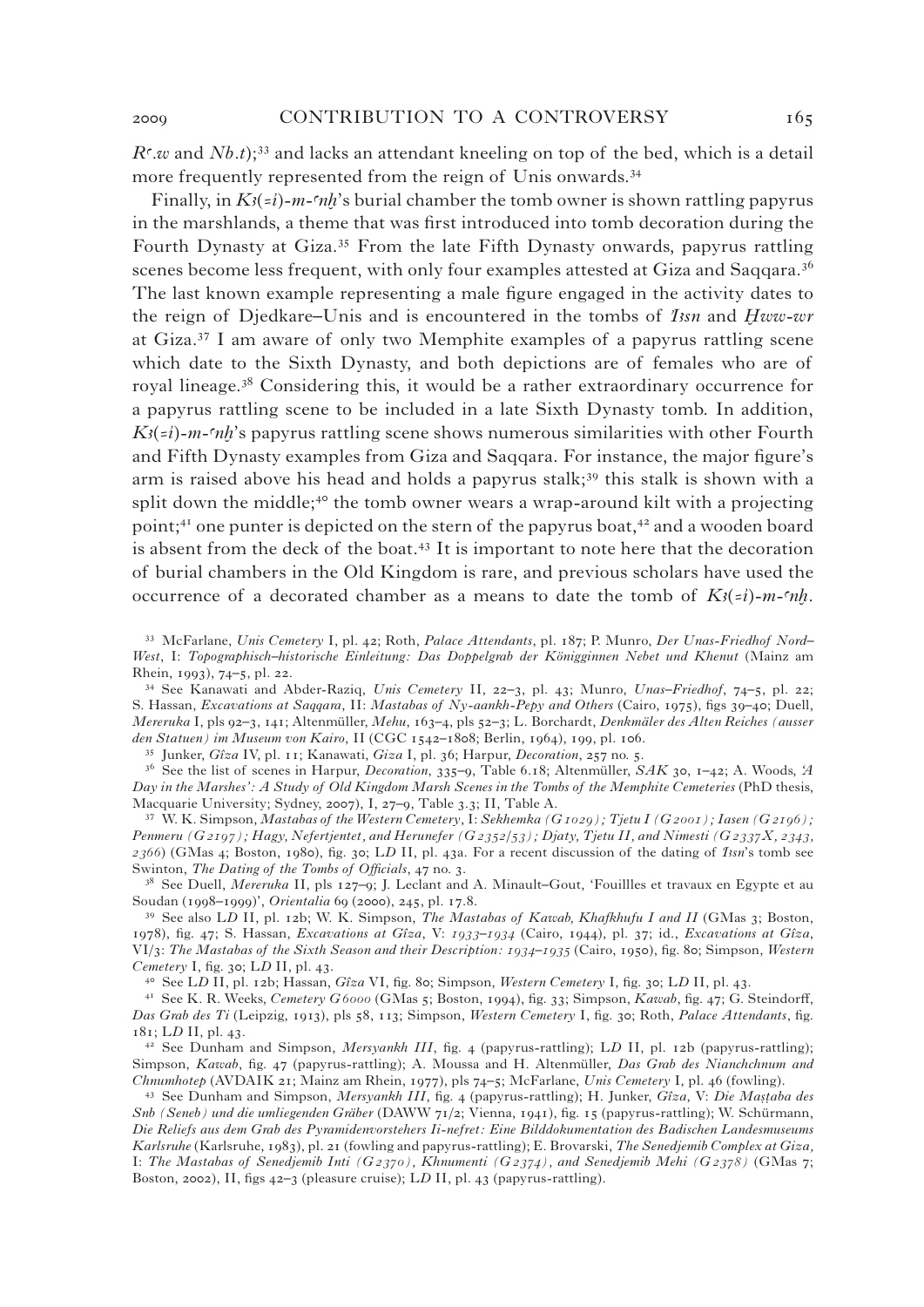Dawood suggests the tomb be dated to the reign of Teti based on the type of granary represented in the burial chamber, which is also attested in several tombs in the Teti cemetery at Saqqara.<sup>44</sup> Bolshakov in particular has argued that  $K_3(z_i)$ -m- $n_i$ 's tomb be dated to the reign of Pepy II based on the 'logic of development of the burial chambers' decorative system'.45 The stages of elaboration attributed to this system include: representations in burial chambers were prohibited from the Third Dynasty to the end of the Fifth Dynasty; the depiction of inanimate objects began during the reign of Unis; depersonalised and miniaturised offering table scenes are shown during the reign of Teti; human figures are depicted in the burial chambers during the first half of the Sixth Dynasty; and the final stage inverts and transfers all topics of the chapel to the burial chamber.46 However, if this theory is correct one would expect human figures and other scenes shown in the chapel to be represented in the burial chambers of  $K(s(-i))$ -m- $n\hbar$ 's so-called contemporaries buried in the cemetery of Pepy II at Saqqara South.47 By contrast, these chambers do not depict scenes of 'daily life', and include a palace façade/false door on the west wall with the remaining decoration consisting of piles of offerings, linen, jewellery, and granaries.<sup>48</sup> In addition, the hieroglyphic signs comprised of human figures are consistently mutilated or completely absent from the inscriptions in the burial chambers located at Saqqara South.49 While Bolshakov notes the mutilation of signs, he does not include the burial chambers from Saqqara South as a stage of elaboration. This decision is based on the assumption that daily life scenes are absent because the 'general impoverishment of tombs in the second half of Dynasty Six did not allow the creation of such elaborate decorations',<sup>50</sup> which does not present a particularly convincing case. As a result, I would suggest it is far more likely that  $K_3(z_i)$ -*m*- $\epsilon_n h$ 's rattling-papyrus scene is one of the last to be decorated at Giza during the late Fifth Dynasty, along with those in the tombs of *Issn* and *Hww-wr.*<sup>51</sup>

#### **Hieroglyphic inscriptions**

The palaeography and placement of the hieroglyphic signs in the offering formula on the entrance architrave and two false doors in the chapel are characteristic of tombs

<sup>49</sup> Kanawati, in Daoud, Bedier, and Abd-el-Fatah (eds), *Studies in Honor of Ali Radwan*, II, 65–7.

50 Bolshakov, *Man and his Double*, 120.

<sup>44</sup> Dawood, in Pantalacci and Berger-el-Naggar (eds), *Des Néferkarê aux Montouhotep*, 114–15.

<sup>45</sup> Bolshakov, *GM* 139, 17; id., *Man and his Double*, 117 no. 46, 119–20; id., in Fitzenreiter and Herb (eds), *Dekorierte Grabanlagen*, 56.

<sup>46</sup> Bolshakov, *Man and his Double*, 119; id., in Fitzenreiter and Herb (eds), *Dekorierte Grabanlagen*, 59 n. 181. 47 For a treatment of the hieroglyphic inscriptions in these burial chambers see Bolshakov, *Man and his Double*, 112–20; N. Kanawati, 'Decoration of Burial Chambers, Sarcophagi and Coffins in the Old Kingdom', in K. Daoud, S. Bedier, and S. Abd-el-Fatah (eds), *Studies in Honor of Ali Radwan* (CASAE 34; Cairo, 2005), II, 55–71; Lapp, *Typologie der Särge und Sargkammern*, 9.

<sup>48</sup> G. Jéquier, *Le monument funéraire de Pepi II* (Cairo, 1936–1940), III, 57, 64, 70–3; id., *Tombeaux de particuliers contemporains de Pepi II* (Cairo, 1929), 14–20, 36–7, 37–40, 42–7, 48–51, 60–1, 72–4, 76, 78, 81. Human figures are rarely represented in burial chambers during the Old Kingdom, and in the following tombs: *K<sub>3</sub>-hr-Pth*/*Ftk-t3* (H. Junker, *Gîza*, VIII: *Der Ostabschnitt des Westfriedhofs*, *Zweiter Teil* (DAWW 73/1; Vienna, 1947), 117–21, fig. 56, pl. 21); *Ra.w-wr* III (Hassan, *Gîza* V, 296–7); *KA-irr.w* (Dawood, in Pantalacci and Berger-el-Naggar (eds), *Des Néferkarê aux Montouhotep*, 116). The burial chamber of *Kr* at Abusir also contained several fragments depicting male figures (M. Bárta et. al., *Abusir*, XIII: *Abusir South,* II: *The Tomb Complex of the Vizier Qar, his sons Qar Junior and Senedjemib, and Iykai* (Prague, 2009), 114–15, pl. 20.2).

<sup>51</sup> For a similar conclusion see Swinton, *The Dating of the Tombs of Officials*, 5 n. 7, 281–91, chart E 446 (criteria 102/104).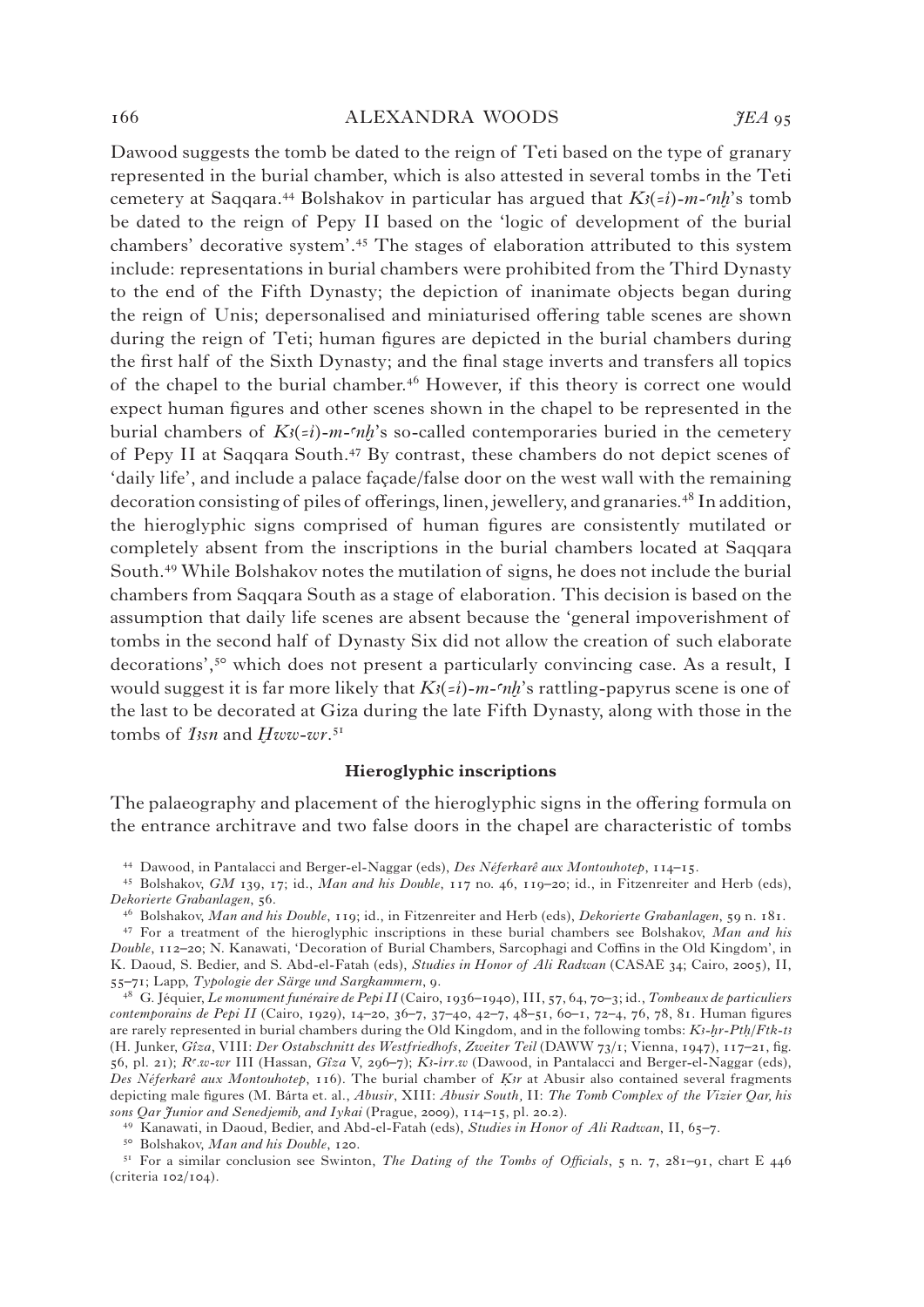dating from the Fourth to Eighth Dynasties.<sup>52</sup> Unusually, the entrance architrave shows *htp di nsw.t htp* (*di*) *Inp.w* vertically, and this presumably applies to both lines of the inscription.<sup>53</sup> The phrases included on  $K_3(z_i)$ -m- $n_i$ 's entrance architrave and false door are commonly found in Old Kingdom tombs,<sup>54</sup> just as the offering list follows the traditional design with ninety four entries arranged in five registers.<sup>55</sup> One possible dating indicator can be found in the writing of the hieroglyphic group *pr-HD*, which takes two forms in the tomb of  $K_2(z_i)$ -m- $\eta$ . The first is comprised of the mace  $(hd)$  being completely enclosed within the sign for house  $(pr)$   $\lceil \cdot \rceil$ .<sup>56</sup> Strudwick has observed that this form is first attested during the mid to late Fourth Dynasty and continued to be depicted until the reigns of Unis to Teti, when it dropped out and continued to be depicted until the reigns of Unis to Teti, when it dropped out<br>of use.<sup>57</sup> The second form of the group  $\boxed{\ }$  is also found in the Fourth Dynasty, yet it was re-introduced during the reign of Niuserre and thereafter became the standard arrangement for the group. The tomb of  $K_3(z_i)$ -m- $\epsilon_n h$  represents both forms, which is similar to other mid to late Fifth Dynasty examples including  $N_y$ - $n_h$ - $Hnm.w$ and  $Hnm.w-htp$  and  $3h.t-htp$ ,<sup>58</sup> and this suggests the tomb was decorated during the transitional period starting no earlier than the reigns of Niuserre and no later than that of Teti in the Sixth Dynasty. The strongest evidence suggesting a Fifth Dynasty date for the tomb is found in the hieroglyphic inscriptions on  $K_3(z_i)$ -m- $n_i$ 's sarcophagus and the walls in the burial chamber. The sarcophagus uses the recumbent jackal/dog as the sign for Anubis. This is a feature only attested in decorated burial chambers and on funerary items until early in the reign of Teti, at which point the seated god determinative of Osiris and the recumbent jackal/dog determinative for Anubis were eliminated. Evidence of such a trend can be seen in the burial chambers of *Nfr-sšm*-*R<sup>c</sup>.w*, *Mrr.w-k* $(s_i^2)$ , *Hnt.y-k* $(s_i^2)$ , and *Smdn.t* in the Teti cemetery at Saqqara.<sup>59</sup> In addition, from late Teti through to Pepy II the hieroglyphic signs comprised of human figures are consistently mutilated or completely absent from the inscriptions, which is a feature notably absent from  $K_3(z_i)$ -m- $n_i$ 's inscriptions in the burial chamber,<sup>60</sup> again suggesting that the sarcophagus and chamber was decorated no later than the reign of Unis of the Fifth Dynasty.

<sup>56</sup> Junker, *Gîza* IV, figs 9, 11; Kanawati, *Giza* I, pl. 32.

<sup>57</sup> N. Strudwick, 'Three Monuments of Old Kingdom Treasury Officials', *JEA* 71 (1985), 48–51.

<sup>52</sup> W. Barta, *Aufbau und Bedeutung der altägyptischen Opferformel* (ÄF 24; Glückstadt, 1968), 3–24.

<sup>53</sup> Kanawati, *Giza* I, 24, pl. 28c; G. Lapp, *Die Opferformel des Alten Reiches* (SDAIK 21; Mainz am Rhein, 1986), 225–6, fig. 99.

<sup>54</sup> Barta, *Opferformel*, 9 Wish 4c, 16 Wish 4a ( $krs.t(w)=f m h r.t-ntr smi.t \text{imnt.}yt$ ); 9, 17, 27 Wish 5a (*isw nfr wr.t*);  $17, 28$  Wish  $12a$  (*hp=f hr wsw.t nfr.*(*w*)*t hphp imsh.w hr=sn*); Lapp, *Opferformel*,  $41-2$ , §62 (*krs.tw m*);  $52$ , §81 (*hphp*);  $56-8,$  §§92–5.

<sup>55</sup> W. Barta, *Die altägyptische Opferliste von der Frühzeit bis zur griechisch-römischen Epoche* (MÄS 3; Berlin,  $1963$ ,  $47-78$ ,  $83-8$ .

<sup>58</sup> Moussa and Altenmüller, *Nianchchnum*, figs 5–6; N. de G. Davies, *The Mastaba of Ptahhetep and Akhethetep at Saqqarah*, II: *The Sculptures of Akhethetep* (ASE 9; London, 1901), pls 9, 20.

<sup>59</sup> C. M. Firth and B. Gunn, *Teti Pyramid Cemeteries*, II (Cairo, 1926), pl. 58.6; Duell, *Mereruka* II, pls 201, 204, 207, 210; T. G. H. James, *The Mastaba of Khentika called Ikhekhi* (ASE 30; London, 1953), pl. 35; A. B. Lloyd, A. J. Spencer, and A. el-Khouli, *Saqqâra Tombs*, II: *The Mastabas of Meru, Semdenti, Khui and Others* (ASE 40 London, 1990), pl. 18.

<sup>60</sup> For a discussion and list of tombs see Kanawati, in Daoud, Bedier, and Abd-el-Fatah (eds), *Studies in Honor of Ali Radwan* II, 59–67.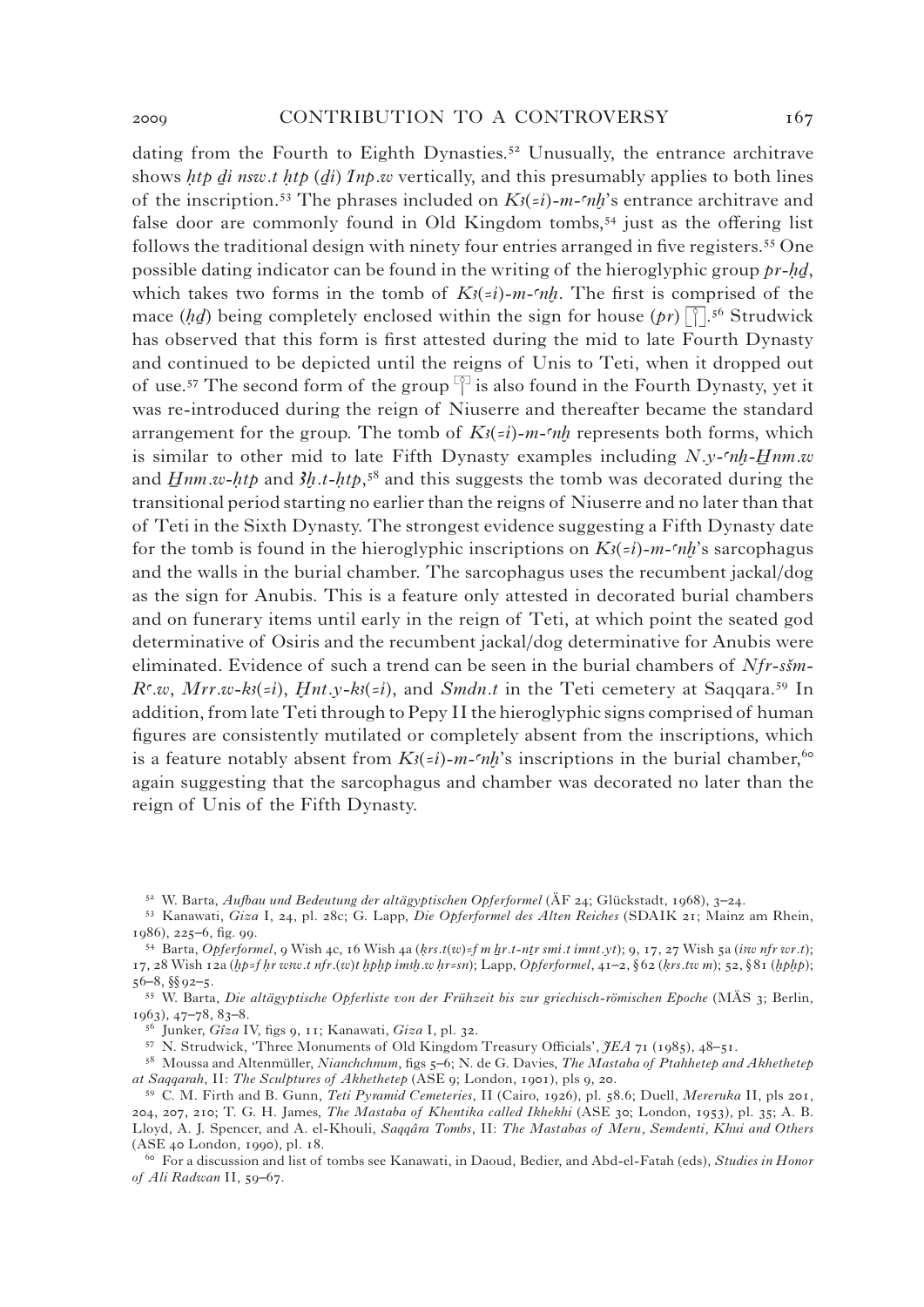#### 168 alexandra woods *JEA* 95

#### **The spear-fishing scene**

The tomb of  $K_3(z_i)$ -m- $n_i$  is comprised of a single-roomed chapel with the entrance doorway opening into a north–south corridor with a large offering niche at the north end of the west wall.<sup> $61$ </sup> The spear-fishing scene in question is positioned on the north wall of this offering niche, which is similar to the arrangement of marsh scenes in the entrance rooms of multi-roomed chapels.<sup> $62$ </sup> The representation of the tomb owner as the major figure in a spear-fishing and fowling scene is not common at Giza. Over 60 examples of these scene types are found in the tombs at Saqqara and date from the mid Fifth to early Sixth Dynasties.<sup> $63$ </sup> Yet there are only 8 tombs and 4 fragments known from Giza that represent the tomb owner spearing fish, and these date from the late Fifth to early Sixth Dynasties.<sup>64</sup> Analysis of the spear-fishing scene in the tomb of  $K_3(z_i)$ -m- $\infty$  and its comparison with other scenes from elite tombs in the Memphite cemeteries highlights the following features as dating criteria:<sup>65</sup>

#### *Criterion 1: The type of wig and headdress worn by the major figure*

 $K_3(\neq i)$ -*m*- $\infty$ *h* is shown wearing a shoulder length wig covering the ear, without a headdress, which was a fashion favoured in the mid to late Fifth Dynasty marsh scenes at Saqqara and Giza<sup>66</sup> and is rarely depicted in the early Sixth Dynasty.<sup>67</sup> A short wig and a fillet and streamer became a standard element in elite tomb marsh scenes from the reign of Unis onwards, and these are absent from  $K_3(-i)$ -m- $n\hbar$ 's tomb decoration.<sup>68</sup>

<sup>64</sup> See the following tombs and fragments:  $3h.t-mr.w-nsw.t$  (Giza Archives Project: Photo ID number C12741 NS: Mohammedani Ibrahim, 01/20/1931); *3h.t-mh.w* (Giza Archives Project: Photo ID number: A5798\_NS: Mohammedani Ibrahim,  $\frac{08}{6}$ ( $\frac{1030}{7}$ ); *Mr.y-R<sup>c</sup>.w-mr.y-cnh-Pth*/*Nhb.w* (W. S. Smith, 'The Judge goes Fishing', *BMFA* 56/304 (1958), 56-80, fig. 2); *N.y-Ms<sup>c</sup>.t-R<sup>c</sup>.w* (Roth, *Cemetery of Palace Attendants*, 130, fig. 185); *Sndmib*/*Inti* (Brovarski, *Senedjemib Complex I, 38*–40, II, figs 24–5); *Sndm-ib*/*Mhi* (Brovarski, *Senedjemib Complex* I, 135–7, II, figs 100–1); *%Sm-nfr* IV (Junker, *Gîza* XI, 137–42, fig. 60); *KA*(*=i*)-*m-anx* (Kanawati, *Giza* I, 30–2, pl. 31); *Mr.y-Ra.w-nfr*/*QAr* (Simpson, *Qar and Idu*, 2–4, figs 16, 19d, pl. 5a); *MH.w* (Smith, BMFA 56/304, 60–1, fig. 1–1a); Fragment from tomb G2360 (R. A. Fazzini, 'Some Egyptian Reliefs in Brooklyn', *Miscellanea Wilbouriana* 1 (Brooklyn, 1972), 43–4, fig. 11); Fragment housed in the Museum of Fine Arts, Boston (No. MFA 13.5965; Giza Archives Project: Photo ID number: B1458\_NS (Photographer: Unlisted).

 $65$  The criteria listed in the text are also presented in Table 1 at the end of this paper.

<sup>66</sup> See A. Moussa and F. Junge, *Two Tombs of Craftsmen* (AVDAIK 9; Mainz am Rhein, 1975), pl. 12; Moussa and Junge, *Two Tombs*, pl. 6 (spear-fishing scene only); Moussa and Altenmüller, *Nianchchnum*, figs 5–6, pls 4–5, 74–5; H. T. Mohr, *The Ma√fiaba of Hetep-her-akhti: Study on an Egyptian Tomb Chapel in the Museum of Antiquities Leiden* (MVEOL 5; Leiden, 1943), fig. 34, pl. 2; Steindorff, *Ti*, pls 58, 113; McFarlane, *Unis Cemetery* I, pl. 46; B. van der Walle, *Le Mastaba de Neferirtenef aux Musées Royaux d'Art et d'Histoire à Bruxelles (Parc du Cinquentenaire): Notice Sommaire* (Brussels, 1930), pl. vi (spear-fishing scene only); Roth, *Cemetery of Palace Attendants*, fig. 181; Brovarski, *Senedjemib Complex* II, figs 100–1. See also the papyrus-pulling scene in the late Fourth Dynasty tomb of *Nb-m-3h<sub>t</sub>* at Giza (LD II, pl. 12b).

<sup>61</sup> Reisner, *Giza Necropolis* I, 256–60, 312–13; Harpur, *Decoration*, 95–7.

<sup>62</sup> Junker, *Gîza* IV, fig. 8; Kanawati, *Giza* I, pl. 31; Harpur, *Decoration*, 109–10.

<sup>63</sup> For a recent collection of Old Kingdom marsh scenes see Woods, *A Day in the Marshes*, I, 27–9, Table 3.3; II, Table A. See also J. Vandier, *Manuel d'archéologie égyptienne*, IV: *Bas-Reliefs et Peintures: Scènes de la vie quotidienne* (Paris, 1964), 718–19; Harpur, *Decoration*, 335–9 Table 6.18, 355–67 Features 1–4; W. Decker and M. Herb, *Bildatlas zum Sport im alten Ägypten: Corpus der bildlichen Quellen zu Leibesübungen, Spiel, Jagd, Tanz und verwandten Themen* (Leiden, 1994), I, 382–420 Doc. K. 2.1–2.106; II, pls 207–42.

<sup>67</sup> For the exceptions, see the spear-fishing scenes of *MH.w* at Giza, Smith, *BMFA* 56/304, fig. 1–1a.

<sup>68</sup> For the fillet and streamer, see Cherpion, *Mastabas et hypogées*, 58–59, 182, criterion 33.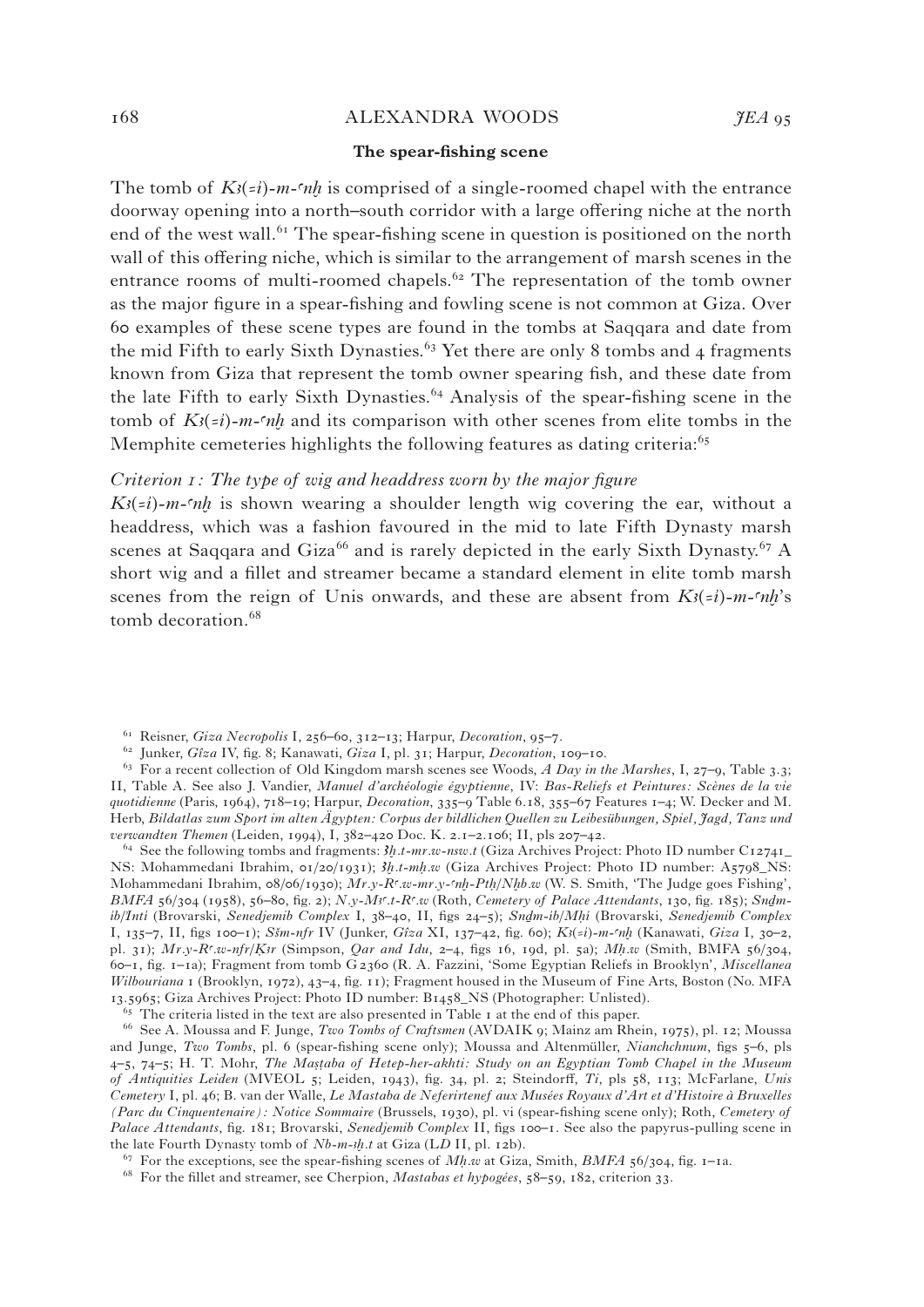#### 2009 **cONTRIBUTION TO A CONTROVERSY** 169

#### *Criterion 2: The type of kilt worn by the major figure*

 $K_3(z_i)$ -m- $n_i$  is depicted wearing the *Sndw.t* or 'sporting' kilt.<sup>69</sup> This type of garment is frequently attested in royal reliefs and statuary as early as the Third Dynasty.<sup>70</sup> However, the *šndw.t* kilt is not represented in elite tombs until the reign of Djedkare, where it is found in the marsh scenes of  $R^c w - \xi p$ ss at Saqqara and *Iyi-nfr.t* at Giza.<sup>71</sup> While mid-Fifth Dynasty tombs at Saqqara show the major figure wearing the wraparound kilt or a loin cloth, from Djedkare onwards the *šndw.t* kilt became the standard attire worn by the major figure in spear-fishing and fowling scenes.<sup>72</sup>

#### *Criterion 3: The position of officials or attendants in the scene*

The spear-fishing scene of  $K_3(-i)$ -m- $n \cdot nh$  depicts 4 attendants standing on two short baselines behind the major figure, which is a detail attested in spear-fishing scenes from the reign of Niuserre.73 By contrast, from the reign of Unis onwards the major marsh compositions frequently include numerous figures standing on three, four, and even five registers behind the tomb owner, giving the impression that the scene is rather full and busy.74

#### *Criterion 4: The dress and position of the major figure's son*

 $K_3(z_i)$ -m- $n_i$ 's son stands on the prow of the papyrus boat naked and wears a sidelock. This positioning and adornment of the major figure's son is only found in the marsh scenes of  $Mr=s-*nh*$  III,  $N.y-*nh*-*Hnm.w*$  and  $Hnm.w-*htp*, N.y-Ms<sup>c</sup>.*t*-*R*<sup>c</sup>.*w*, Ssm-*t*$ *nfr* IV<sup>75</sup> and *h*.t-mh.w, which range in date from the late Fourth to the late Fifth– early Sixth Dynasties.<sup>76</sup> The marsh scenes in the mid to late Fifth Dynasty tombs of *Htp-hr-ih.t* and *Nfr-irt.n=f* at Saqqara also depict their son naked on the prow of the boat,<sup>77</sup> just as *Hsi*'s son and *Hw.n-wh*'s granddaughter are shown wearing a sidelock.

69 E. Staehelin, *Untersuchungen zur ägyptischen Tracht im Alten Reich* (Berlin, 1966), 250–3; Swinton, *The Dating of the Tombs of Officials*, 287–8.

70 R. Hannig, *Ägyptisches Wörterbuch*, I: *Altes Reich und Erste Zwischenzeit* (KAW 98= HL 4; 2003, Mainz am Rhein), 1314–15 (33336). See for example the heb-sed reliefs of Djoser, or the Menkaure Triads: F. Friedman, 'The Underground Relief Panels of King Djoser at the Step Pyramid Complex', *JARCE* 32 (1995), figs 2a–b; W.S. Smith, *Art and Architecture of Ancient Egypt* (rev. edn, New Haven, 1998), fig. 110.

<sup>71</sup> L*D* II, pl. 60; W. Schürmann, *Die Reliefs aus dem Grab des Pyramidenvorstehers Ii-nefret* (Karlsruhe, 1983), pl. 21.

<sup>72</sup> For examples of the *SnDw.t* kilt in marsh scenes see van de Walle, *Neferirtenef*, pl. 1; Brovarski, *Senedjemib Complex* II, figs 26–7; Brovarski, *Senedjemib Complex* II, figs 102–3; W.K. Simpson, *The Offering Chapel of Kayemnofret in the Museum of Fine Arts, Boston* (Boston, 1992), pl. A; Kanawati and Abder-Raziq, *Unis Cemetery* II, pl. 37b; H F. Petrie, *Seven Memphite Tomb Chapels* (BSEA 65; London, 1952), pl. 6; Duell, *Mereruka* I, pls 9, 15, 17.

<sup>73</sup> See for example Moussa and Junge, *Two Tombs*, pl. 12; Moussa and Altenmüller, *Nianchchnum*, figs 5–6; Brovarski, *Senedjemib Complex* II, figs 26–7; Kanawati and Abder-Raziq, *Unis Cemetery* II, pl. 37b.

<sup>74</sup> Harpur, *Decoration*, 141. See for example, Kanawati and Abder-Raziq, *Unis Cemetery* II, pl. 54; Munro, *Unas–Friedhof*, pls 10–11; Duell, *Mereruka* I, pl. 9; N. Kanawati and M. Abder-Raziq, *The Teti Cemetery at Saqqara*, V: *The Tomb of Hesi* (ACE Reports 13; Warminster, 1999), pls 53–4; N. Kanawati and M. Abder-Raziq, *The Teti Cemetery at Saqqara*, III: *The Tombs of Neferseshemre and Seanhkuiptah* (ACE Reports 11; Warminster, 1998), pl. 69; A. Woods, 'The Composite Fishing and Fowling Scene in the Tomb of Remni at Saqqara', *BACE* 17 (2006), fig. 1.

<sup>75</sup> This scene is unique in its depiction of active figures on the prow, and may in fact show the tomb owner, his son as an active figure on the prow of the boat and a grandson, or perhaps the tomb owner, his eldest son, and youngest son: Harpur, *Decoration*, 137.

<sup>76</sup> Dunham and Simpson, *Mersyankh III*, fig. 4; Moussa and Altenmüller, *Nianchchnum*, figs 5–6, 74–5; Roth, *Cemetery of Palace Attendants*, fig. 185; Junker, *Gîza* XI, fig. 60; Giza Archives Project: Photo ID number: A5798\_NS: Mohammedani Ibrahim, 08/06/1930 (*Ax.t-MH.w*).

<sup>77</sup> See Mohr, *Hetep-her-akhti*, fig. 34, pl. 2; van de Walle, *Neferirtenef*, pl. 1.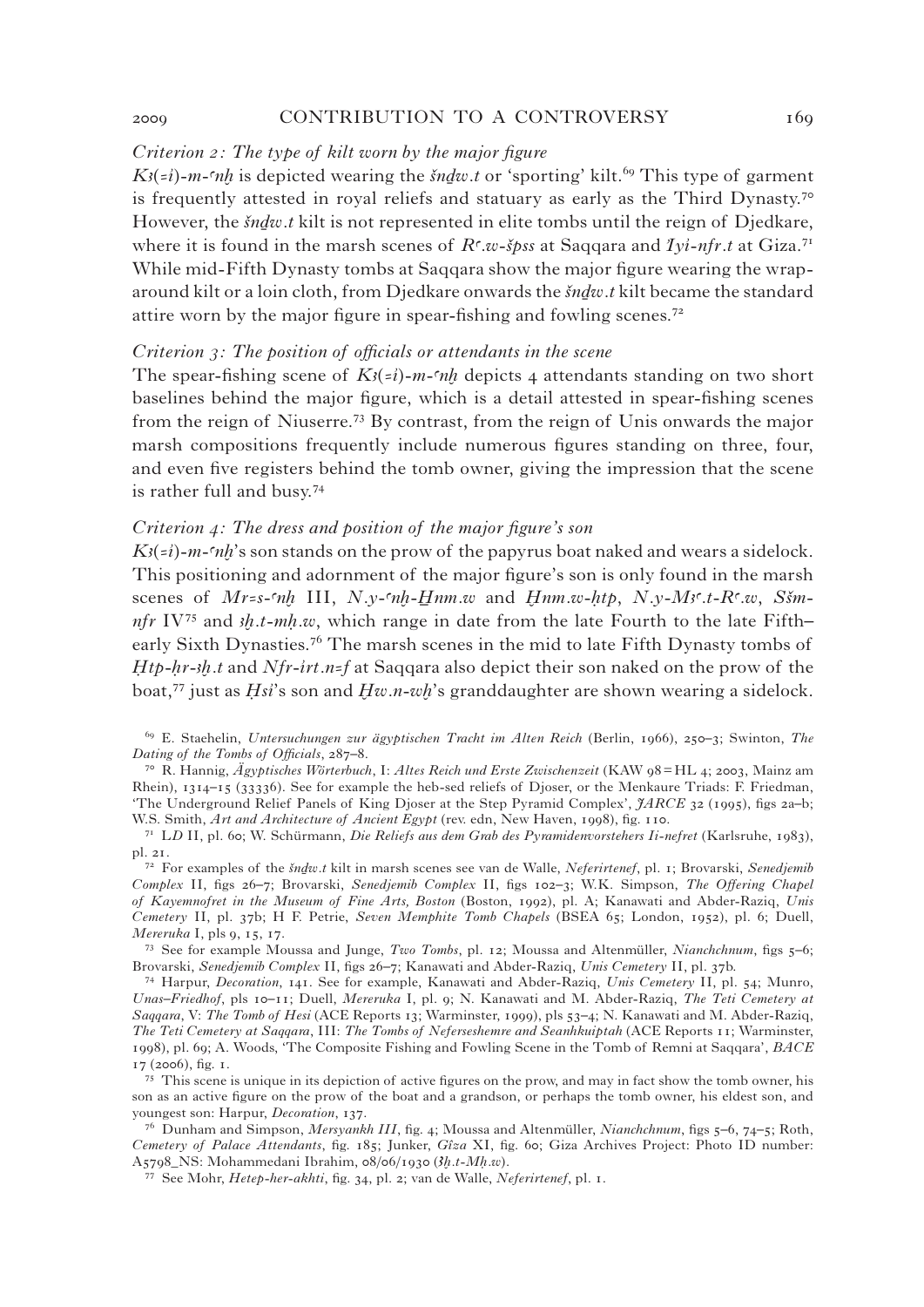#### 170 alexandra woods *JEA* 95

Both tombs are dated to the reigns of late Teti to early Pepy I.<sup>78</sup> Furthermore,  $K_3(z_i)$ *m*- $nh$ 's son also holds a spear and a bird in each hand, details that are only seen in the spear-fishing scenes of  $N_v M_i^s t - R_v w$  and  $\lambda h_t - mh_v w$  at Giza,<sup>79</sup> which date to the reigns of Djedkare–Unis. As such, it seems that the representation of  $K_3(z_i)$ -m- $n_i$ 's son was following a fashion popular from the mid to late Fifth Dynasty.

#### *Criterion 5: The shape of the papyrus boat*

The spear-fishing scene in the tomb of  $K_3(z_i)$ -*m*- $n$ *r* represents the stern of the boat as straight and particularly long, a shape that is different to numerous other scenes at Sagqara and Giza where the stern gradually curves upwards.<sup>80</sup> Papyrus boats with a straight stern are first encountered in marsh scenes dating to the late Fifth Dynasty, particularly from the reigns of Menkauhor to Unis, and is seen in the tombs of *Ir.w* $k-Ph/Hn.w, Iy\ell-nfr.t/\check{S}$ -n=f at Saqqara and *Sndm-ib*/*Mhi* at Giza.<sup>81</sup>

#### *Criterion 6: The type of spear represented*

 $K_3(z_i)$ -m- $n_i$  holds a two headed bident, where one point is connected to the shaft of the spear with a second point attached at some distance above the first.<sup>82</sup> The spear has no wrappings around the shaft and only depicts a single barb on each point, rather than two, which is also represented in two mid Fifth Dynasty tombs at Saqqara, namely those of *N.y-* $nh$ *-Hnm.w* and *Hnm.w-htp* and *Htp-hr-sh.t.*<sup>83</sup>

#### *Criterion 7: The papyrus umbels above the thicket*

In  $K_3(\epsilon i)$ -m- $n$ *k*'s scene various species of birds are shown resting within the three rows of papyrus umbels above the thicket. Birds represented resting in all the rows of umbels, rather than only the top row, are also seen in the royal temple reliefs of Userkaf and Sahure at Saqqara and Abusir, $84$  and in elite tombs during the reigns of Niuserre to Djedkare–Unis.<sup>85</sup> Although the papyrus umbels in  $K_3(z_i)$ -*m*- $nh$ 's spear-fishing scene are

<sup>80</sup> See for example Moussa and Altenmüller, *Nianchchnum*, figs 5–6, 74–5; Steindorff, *Ti*, pl. 58; L*D* II, pl. 60; Y. Harpur and P. Scremin, *The Chapel of Kagemni: Scene Details* (Oxford, 2006), 491 no. 3, 494 nos 8–9.

81 McFarlane, *Unis Cemetery* I, pl. 46; Kanawati and Abder-Raziq, *Unis Cemetery* II, pl. 37b; Brovarski, *Senedjemib Complex* II, figs 101–2 (personal inspection). There are four other marsh scenes which show the stern as straight rather than curved, although it is neither as long nor extend as high as that of  $K_3(e_i)$ -m- $n$ . See N. Kanawati and M. Abder-Raziq, *The Teti Cemetery at Saqqara*, VI: *The Tomb of Nikauises* (ACE Reports 14; Sydney, 2000), 50; Kanawati and Abder-Raziq, *Teti Cemetery* V, pls 53–4; Altenmüller, *Mehu*, pl. 9.

82 D. J. Brewer and R. F. Friedman, *Fish and Fishing in Ancient Egypt* (NHE 2; Warminster, 1989), 23–4. For this type of spear see Moussa and Altenmüller, *Nianchchnum*, figs 5–6, pls 4–5, 74–5; Mohr, *Hetep-her-akhti*, fig. 34, pl. 2; Duell, *Mereuka* I, pl. 10; Smith, *BMFA* 56/304, fig. 2; N. Kanawati, *The Teti Cemetery at Saqqara*, VIII: *The Tomb of Inumin* (ACE Reports 24; Oxford, 2006), pl. 44.

83 Moussa and Altenmüller, *Nianchchnum*, figs 5–6, pls 4–5, 74–5; Mohr, *Hetep-her-akhti*, fig. 34, pl. 2.

84 A. Labrousse and J. P. Lauer, *Les complexes funéraires d'Ouserkaf et de Néferhétepès* (BdE 130, Cairo, 2000), II, figs 101–14, Docs 32–46; L. Borchardt, *Das Grabdenkmal des Königs CaAHu-rea*, II: *Die Wandbilder* (WVDOG 26; Leipzig, 1913; repr. Onsabrück, 1981–2), pl. 16.

<sup>85</sup> See Schürmann, *Ii-nefret*, pl. 21; Hassan, *Gîza* V, figs 123–4; Moussa and Junge, *Two Tombs*, pl. 12; Moussa and Altenmüller, *Nianchchnum*, figs 5–6; Mohr, *Hetep-her-akhti*, fig. 34, pl. 2; Steindorff, *Ti*, pl. 113; L*D* II, pl. 60; Brovarski, *Senedjemib Complex* II, figs 26–7; van de Walle, *Neferirtenef*, pl. 1; Simpson, *Kayemnofret*, pl. A.

<sup>78</sup> Kanawati and Abder-Raziq, *Teti Cemetery* V, pl. 53; A. El-Khouli and N. Kanawati, *Quseir el-Amarna: The Tombs of Pepy-ankh and Khewen-wekh* (ACE Reports 1; Sydney, 1989), pl. 38.

<sup>79</sup> See Roth, *Cemetery of Palace Attendants*, fig. 185, pls 87–9; Giza Archives Project: Photo ID number: A5798\_NS: Mohammedani Ibrahim, 08/06/1930. Bolshakov proposes that *N.y-M3<sup>c</sup>.t-R<sup>c</sup>.w*'s son holds on to the lower part of the tomb owner's staff, however the major figure holding a staff whilst spearing fish is unattested in any Old Kingdom tomb. It is more likely that *N.y-Ms<sup>c</sup>.t-R<sup>c</sup>.w*'s son is holding a spear and the line drawn above his outstretched arm is in fact the division line of a column of hieroglyphs. See the photograph in Roth, *Cemetery of Palace Attendants*, pl. 87; Bolshakov, in Fitzenreiter and Herb (eds), *Dekorierte Grabanlagen*, 58.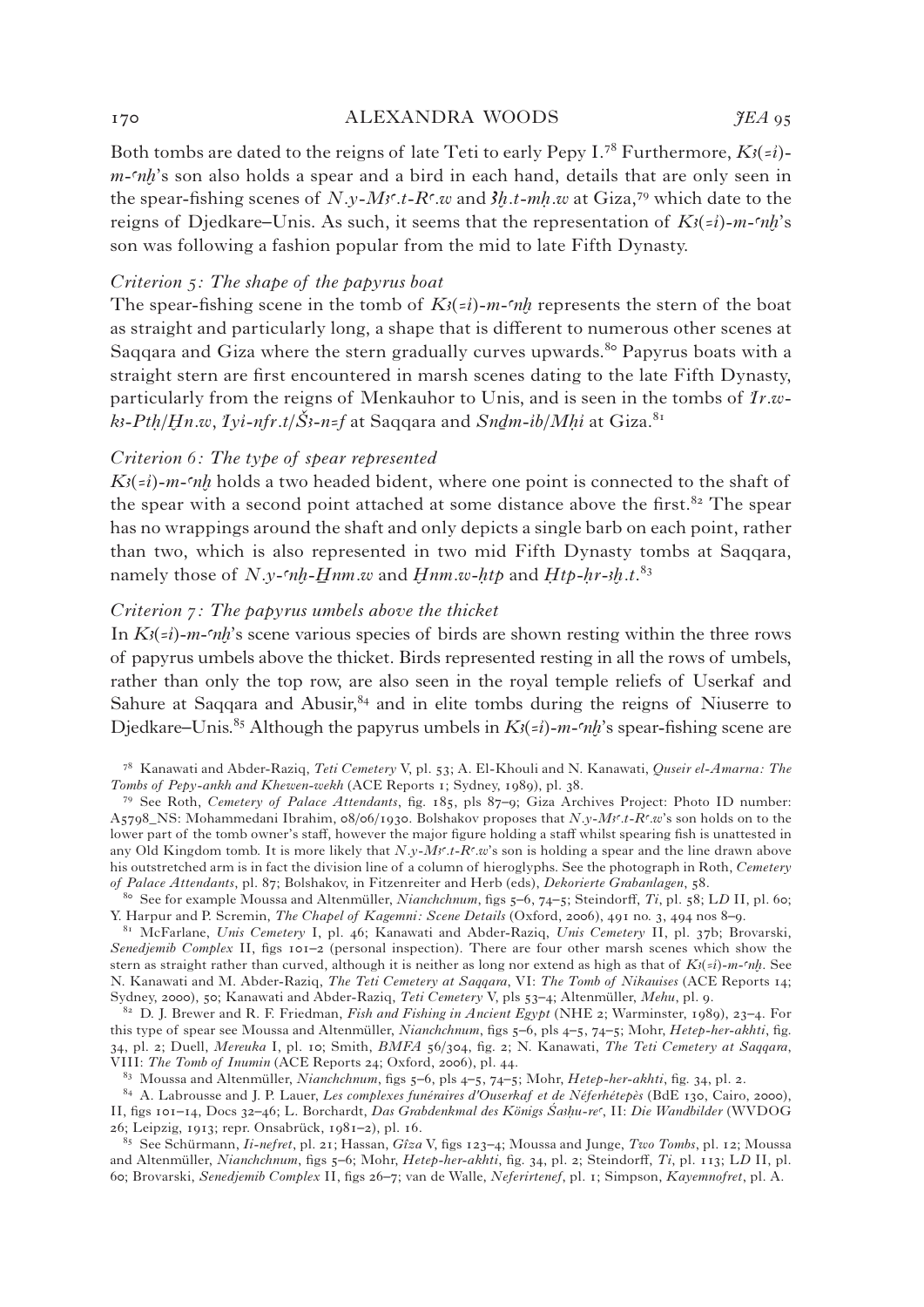2009 CONTRIBUTION TO A CONTROVERSY 171

in several rows, from the reign of Unis onwards they become highly structured and compact,<sup>86</sup> and birds are never shown resting within several rows of umbels.<sup>87</sup>

#### *Criterion 8: Oxen 'walking out of the marshes'*

This activity, shown in the spear-fishing scene of  $K_3(z_i)$ -m- $\eta$ , is rarely depicted in Old Kingdom tombs. Oxen shown 'walking' in the context of a marsh scene, rather than fording a body of water, are only encountered in tombs dating from Niuserre to Pepy I. Such an activity is depicted in the tombs of *Iyi-nfr.t* at Giza in addition to  $N.\mathit{y--}ch$ -*Hnm.w* and *Hnm.w-htp*,  $3h.t$ - $htp$ ,  $T.\mathit{y}$ ,  $N.\mathit{y-M}$ s $t$ - $R^c.\mathit{w}$ ,  $R^c.\mathit{w-s}$ pss,  $3h.t$ - $htp$ , and  $\zeta_{nh=ns-Mr.v-R} \zeta_{w}$  II at Saqqara.<sup>88</sup>

*Criterion 9: The orientation of the hieroglyphic inscriptions relating to the major figure* In  $K_3(-i)$ -m- $n h$ 's scene, the inscriptions are shown in columns, which is not uncommon in marsh scenes in the capital cemeteries throughout the Fifth and early Sixth Dynasties.<sup>89</sup> However, the inscriptions are positioned in front, above and behind the tomb owner's head, which is only attested in the mid-Fifth Dynasty marsh scenes of *N.y-cnh-Hnm.w* and *Hnm.w-htp* and *3h.t-htp* at Saqqara.<sup>90</sup>

Examination of  $K^{(i)}(i-m-m)$ 's spear-fishing scene has highlighted many similarities with the mid to late Fifth Dynasty tombs of *Iri.n-k<sub>3</sub>-Pth*, *Nfr-sšm-Pth* and *Shn.tyw*,  $N.\nu$ - $nh-Hnm.w$  and  $Hnm.w-htp$ , and  $Htp-hr-sh.t$  at Saqqara.<sup>91</sup> A number of these comparable features are found in the rendering of the major figure,  $92$  yet the artists who decorated  $K_3(\neq i)$ -m- $\infty$ 'nh's spear-fishing scene appear to have also replicated even the most minor details. For example his son is shown on the prow of the boat naked and wearing a sidelock; the spear is two headed with a single barb; and cattle are represented walking out of the marshes.93 Since the similarities exist in both major compositional elements as well as minor details, perhaps this is an indication that  $K_3(-i)$ -m- $n^2$  artists used the earliest elite examples of the spear-fishing scene at Saqqara as a basis for the composition of this scene at Giza.

<sup>86</sup> See for example Kanawati and Abder-Raziq, *Unis Cemetery* II, pl. 37b; Petrie, *Seven Memphite Tomb Chapels*, pl. 6; Kanawati and Abder-Raziq, *Teti Cemetery* III, pl. 69; Kanawati and Abder-Raziq, *Teti Cemetery* V, pls 53–4; Kanawati and Abder-Raziq, *Teti Cemetery* VI, pl. 50; Altenmüller, *Mehu*, pls 9, 11, 13; K. Myśliwiec, *Saqqara*, I: *The Tomb of Merefnebef* (Warsaw, 2004), pl. 21; Smith, BMFA 56/304, fig. 2.

<sup>89</sup> See for example, Moussa and Junge, *Two Tombs*, pl. 12; van de Walle, *Neferirtenef*, pl. 1; Brovarski, *Senedjemib Complex* II, fig. 42; Kanawati and Abder-Raziq, *Unis Cemetery* II, pls 37b, 54; Kanawati and Abder-Raziq, *Teti Cemetery* V, pl. 53; W. V. Davies, A. El-Khouli, A. B. Lloyd, and A. J. Spencer, *Saqqâra Tombs*, I: *The Mastabas of Mereri and Wernu* (ASE 36; London, 1984), pl. 5; Altenmüller, *Mehu*, pls 9–13.

90 Moussa and Altenmüller, *Nianchchnum*, pls 74–5; Petrie, *Seven Memphite Tomb Chapels*, pl. 6.

91 Moussa and Junge, *Two Tombs*, pl. 12; ibid., pl. 6; Moussa and Altenmüller, *Nianchchnum*, figs 5–6, pls 4–5, 74–5; Mohr, *Hetep-her-akhti*, fig. 34, pl. 2.

 $92$  As seen in the following similarities: the angle of the spear; the type of jewelry worn by the tomb owner as well as the absence of a fillet and streamer, in preference for a shoulder length wig

<sup>93</sup> Refer also to the following similarities: the dorsal fins of the two fish on the spear are shown facing the major figure; the papyrus umbels are shown with curved tops; the birds above the thicket are flying in alternate directions in each row; and the water weed is only shown under the stern of the boat.

<sup>87</sup> See for example Kanawati and Abder-Raziq, *Unis Cemetery* II, pl. 37b; Petrie, *Seven Memphite Tomb Chapels*, pl. 6; Kanawati and Abder-Raziq, *Teti Cemetery* III, pl. 69; Kanawati and Abder-Raziq, *Teti Cemetery* V, pls 53–4; Kanawati and Abder-Raziq, *Teti Cemetery* VI, pl. 50; Altenmüller, *Mehu*, pls 9, 11, 13; Myśliwiec, *Merefnebef*, pl. 21.

<sup>88</sup> See Schürmann, *Ii-nefret*, pl. 21; Moussa and Altenmüller, *Nianchchnum*, pl. 76; C. Ziegler, *Le Mastaba d'Akhethetep: Une chapelle funéraire de l'Ancien Empire* (Paris, 1993), 132–4; Steindorff, *Ti*, pl. 113; S. Hassan, *Excavations at Gîza*, II: *1930–1931* (Cairo, 1936), fig. 236; L*D* II, pl. 60; Davies, *Ptahhetep* II, pl. 14; Leclant and Minault–Gout, *Orientalia* 69, 245, pl. 17.8.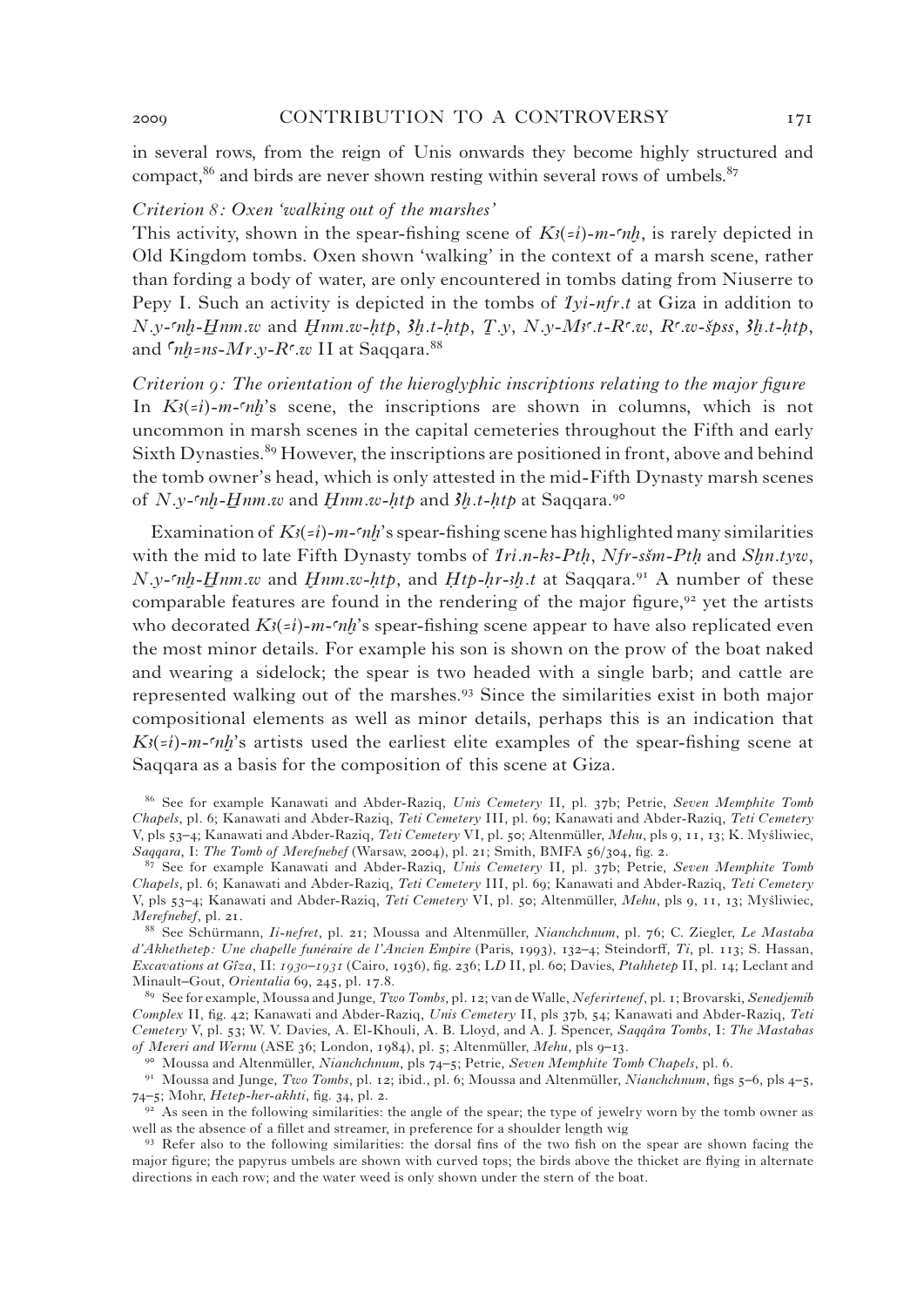#### 172 **alexandra Woods** *JEA* 95

#### **Conclusion**

In order to propose a date for the tomb of  $K_3(z_i)$ -m- $n, n$  a variety of evidence from the chapel and burial chamber has been examined and compared with other examples from well- or 'securely' dated tombs from the Memphite region. This paper has illustrated that a large number of artistic and architectural features in the tomb of  $K_3(z_i)$ -m-ch has parallels with other Fifth Dynasty examples, especially from the tombs at Saqqara. Of course, it is not surprising to find that many of the criteria listed here are attested in tombs dating to the Sixth Dynasty, since many established traditions overlap and continue in subsequent reigns. However it is important to note the first and last attestations of each detail listed in Table 1 and observe those omitted from the chapel and burial chamber. For example, the elimination and mutilation of certain hieroglyphs in the burial chamber, the major figure shown wearing a short wig and fillet and streamer in the spear-fishing scene, and the structured rows of papyrus umbels above the thicket are all absent in the tomb complex which, together with the remaining criteria that are supported by a considerable amount of data, would support a Fifth Dynasty date for the tomb. This evidence indicates that the mastaba of  $K_{\ell}(i-m-mk)$  can be dated to Djedkare, or possibly even early in the reign of Unis prior to the introduction of specific standards in the spear-fishing scene and other motifs in the chapel. As has already been highlighted in the literature, chronology is vital to the understanding of general developments in many aspects of Egyptian culture, such as the language, scene content, architectural design, and funerary beliefs.<sup>94</sup> The dating of the tomb of  $K_3(-i)$ -m- $n$ <sup>t</sup> to the reign of Pepy II has serious ramifications for the development of decorated burial chambers in the Old Kingdom, and has been dated to this reign using the 'logic' of development of a burial chamber's decorative system. A main concern with this particular method is that the tomb is not considered in its whole context whereby the evidence from both the chapel and the burial chamber are analysed to propose a date. A main argument for dating the tomb of  $K_{\ell}(i-m-mh)$  to the reign of Pepy II rests upon considering any similarities with Fifth Dynasty tombs as being coincidental and evidence of 'archaising', however such an interpretation is not consistent with the funerary monuments belonging to what would then be  $K_3(z_i)$ -m- $n_i$ 's contemporaries located in the cemetery of Pepy II at Saqqara It is hoped that the presentation of the data has indeed offered a reasonable contribution to the controversy surrounding this mastaba at Giza, and that this paper has sufficiently shown how wall scenes can be used in conjunction with the archaeological, linguistic, and architectural context to refine the date of a tomb and presents a balanced interpretation of the evidence.

<sup>94</sup> E. Hornung 'Introduction', in E. Hornung, R. Krauss, and D. Warburton (eds), *Ancient Egyptian Chronology* (HdO 1/83; Leiden, 2006), 1; M. Herb 'Ikonographie—Schreiben mit Bildern: Ein Essay zur Historizität der Grabdekorationen des Alten Reiches', in Fitzenreiter and Herb (eds), *Dekorierte Grabanlagen*, 131–2; Harpur, *Decoration*, 2, 33.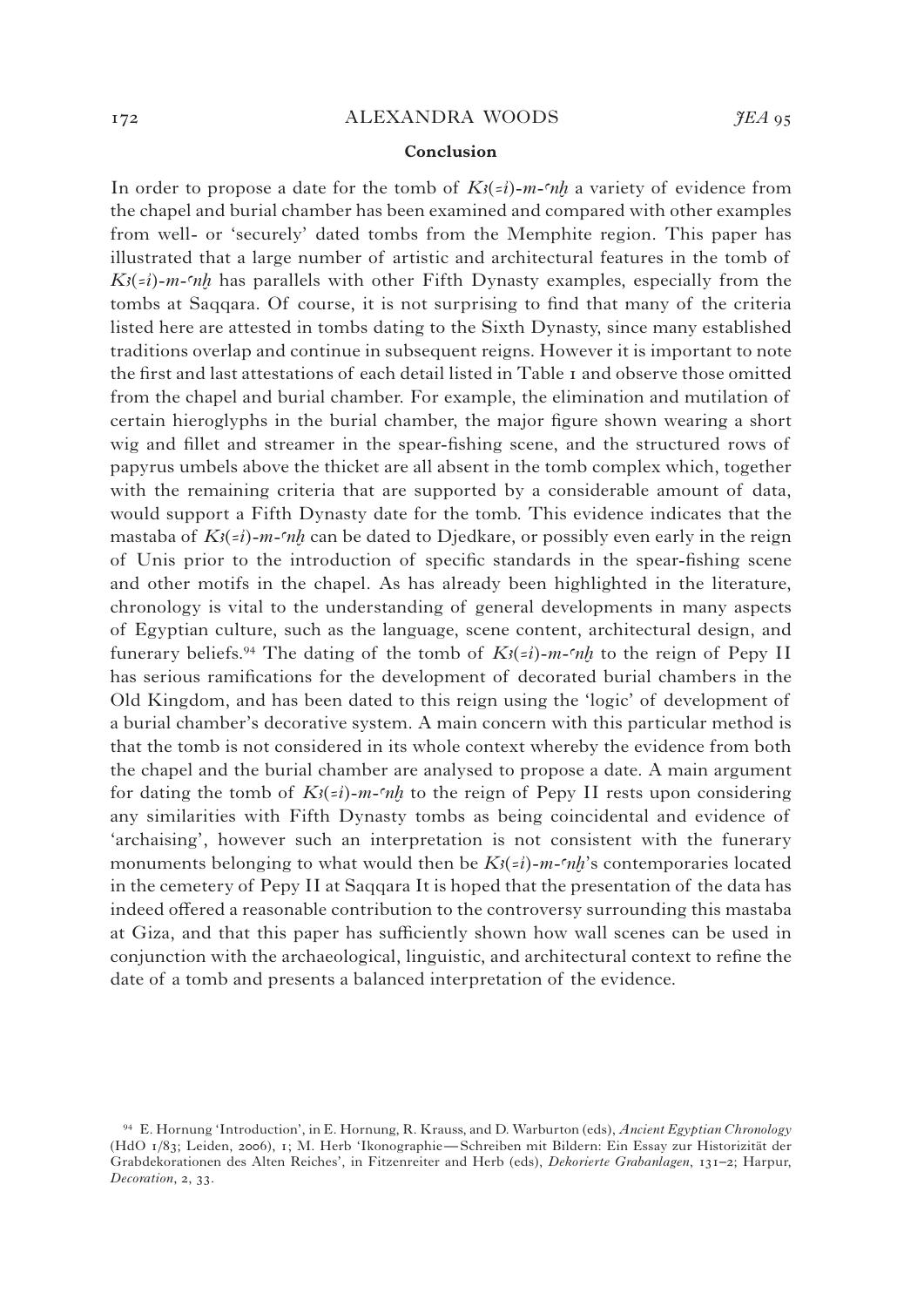### 2009 CONTRIBUTION TO A CONTROVERSY 173

#### TABLE I List of dating criteria applicable to  $K_3(z_i)$ -m- $n_i$ 's tomb at Giza

(The numbers below the Dynasty headings refer to the king's reigns, after Harpur, *Decoration*, 34; … illustrates that the criterion continue briefly into the listed king's reign; and /// indicates the criteria absent in the tomb complex).

| Criteria from Chapel and Burial Chamber                                                                 |             |                |   | Fourth<br>Dynasty |   |   | Fifth<br>Dynasty |                |   |                |   |   |  |                |   |   |               |                | Sixth<br>Dynasty |                | From            |
|---------------------------------------------------------------------------------------------------------|-------------|----------------|---|-------------------|---|---|------------------|----------------|---|----------------|---|---|--|----------------|---|---|---------------|----------------|------------------|----------------|-----------------|
|                                                                                                         | $\mathbf I$ | $\overline{a}$ | 3 | $\overline{4}$    | 5 | 6 | $\mathbf I$      | $\overline{a}$ | 3 | $\overline{4}$ | 5 | 6 |  | $\overline{7}$ | 8 | Q | $\mathbf I$   | $\overline{2}$ | 3                | $\overline{4}$ | $-To$           |
| N-S corridor chapel with offering niche at<br>the northern end of west wall (Reisner's<br>Core Type 5d) |             |                |   |                   |   |   |                  |                |   |                |   |   |  |                |   |   |               |                |                  |                | $5.3 - 5.L$     |
| Burial chamber is as tall as the length of<br>the shaft (Reisner's Shaft Type 4 a [1])                  |             |                |   |                   |   |   |                  |                |   |                |   |   |  |                |   |   |               |                |                  |                | $4.4 - 5.L$     |
| False door with a cavetto cornice                                                                       |             |                |   |                   |   |   |                  |                |   |                |   |   |  |                |   |   |               |                |                  |                | $5.6 - 6.4$     |
| <i>Pr-hd</i> hieroglyphic group taking Form 'A'                                                         |             |                |   |                   |   |   |                  |                |   |                |   |   |  |                |   |   |               |                |                  |                | $4.4 - 6.1$     |
| Chairs with bull's legs                                                                                 |             |                |   |                   |   |   |                  |                |   |                |   |   |  |                |   |   |               |                |                  |                | $4.1 - 6.2$     |
| Chairs with a small projecting cushion<br>without a back rest                                           |             |                |   |                   |   |   |                  |                |   |                |   |   |  |                |   |   |               |                |                  |                | $4.1 - 5.8/9$   |
| Chair with high back and sides                                                                          |             |                |   |                   |   |   |                  |                |   |                |   |   |  |                |   |   |               |                |                  |                | $5.2 - 6.1$     |
| The representation of the senet game                                                                    |             |                |   |                   |   |   |                  |                |   |                |   |   |  |                |   |   |               |                |                  |                | $5.6 - 6.4$     |
| The senet and mehen game associated with<br>one another on the same register                            |             |                |   |                   |   |   |                  |                |   |                |   |   |  |                |   |   |               |                |                  |                | $5.8 - 6.1$     |
| The bed with bull's legs                                                                                |             |                |   |                   |   |   |                  |                |   |                |   |   |  |                |   |   |               |                |                  |                | $4.4 - 5.9$     |
| The bed with three/four canopy supports                                                                 |             |                |   |                   |   |   |                  |                |   |                |   |   |  |                |   |   |               |                |                  |                | $5.7 - 5.9$     |
| The bed has lions legs and an attendant<br>kneeling on top                                              |             |                |   |                   |   |   |                  |                |   |                |   |   |  |                |   |   | $\frac{1}{1}$ |                |                  |                | $5.9 - 6.1$     |
| Papyrus rattling scene (male figure) in the<br>Memphite cemeteries                                      |             |                |   |                   |   |   |                  |                |   |                |   |   |  |                |   |   |               |                |                  |                | $4.4 - 5.8/9$   |
| Major figure rattling papyrus with arm<br>raised above head and holding papyrus stalk                   |             |                |   |                   |   |   |                  |                |   |                |   |   |  |                |   |   |               |                |                  |                | $4.4/6 - 5.8/9$ |
| Major figure rattling papyrus holding the<br>stalk that is split down the middle                        |             |                |   |                   |   |   |                  |                |   |                |   |   |  |                |   |   |               |                |                  |                | $4.4/6 - 5.8/9$ |
| Major figure rattling papyrus wears a<br>wrap-around kilt with a projecting point                       |             |                |   |                   |   |   |                  |                |   |                |   |   |  |                |   |   |               |                |                  |                | $5.6 - 5.8/9$   |
| A punter shown on the stern of the boat<br>in a papyrus rattling scene                                  |             |                |   |                   |   |   |                  |                |   |                |   |   |  |                |   |   |               |                |                  |                | $4.4/6 - 5.8/9$ |
| A wooden deck is absent from the papyrus<br>boat in papyrus rattling scenes                             |             |                |   |                   |   |   |                  |                |   |                |   |   |  |                |   |   |               |                |                  |                | $4.4/6 - 5.8/9$ |
| Mutilation and omission of certain<br>hieroglyphic signs in the burial chamber                          |             |                |   |                   |   |   |                  |                |   |                |   |   |  |                |   |   |               |                |                  |                |                 |